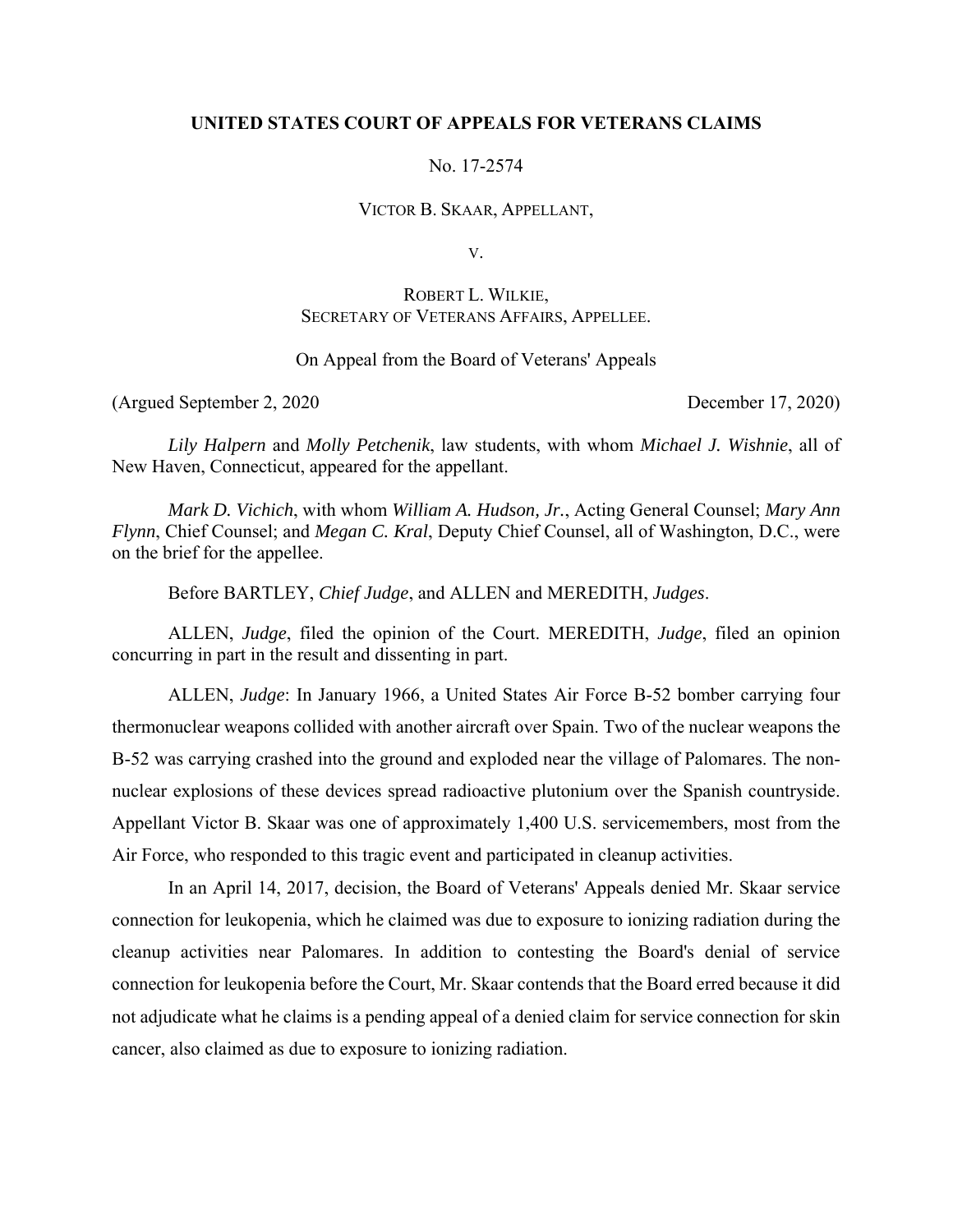Mr. Skaar sought to proceed as a representative of a class of veterans who had participated in the Palomares cleanup challenging both the exclusion of Palomares from the list of "radiation risk activities" under 38 C.F.R. § 3.309 as well as the accuracy of radiation dose estimates the Air Force provided in the context of 38 C.F.R.  $\S 3.311$ .<sup>1</sup> On December 6, 2019, this Court, sitting en banc, held for the first time in its history that it may certify classes in the context of an individual appeal of a Board decision.<sup>2</sup> In doing so, as we explain in more detail below, we rejected Mr. Skaar's request to proceed as a representative of a class challenging the exclusion of Palomares as a "radiation risk activity" under  $\S 3.309$ .<sup>3</sup> However, we concluded that his appeal could proceed as a class action with respect to his claim under § 3.311. The Court defined the class for which Mr. Skaar could serve as a representative as the following:

All U.S. veterans who were present at the 1966 cleanup of plutonium dust at Palomares, Spain, and whose application for service-connected disability compensation based on exposure to ionizing radiation VA has denied or will deny by relying, at least in part, on the findings of dose estimates requested under 38 C.F.R. § 3.311, except those whose claims have been denied and relevant appeal windows of those denials have expired, or those whose claims have been denied solely based on dose estimates obtained before 2001.<sup>[4]</sup>

Today we address the merits of Mr. Skaar's appeal both on the claim for which we granted class certification as well as the issues he presses on an individual basis. We summarize our holdings here. Beginning with the class claim concerning radiation dose estimates, we hold that the Board failed to meet its obligation under 38 C.F.R. § 3.311(c) to ensure that dose estimates VA received from the Air Force constitute "sound scientific evidence." We will remand this issue to the Board so it may assess whether the dose estimates the Air Force has provided are based on such sound scientific evidence, providing an adequate statement of reasons or bases for the conclusion it reaches.

The questions before us concerning Mr. Skaar's individual claims fall into two categories: (1) The various arguments appellant advances concerning his skin cancer claim, and (2) whether

<sup>&</sup>lt;sup>1</sup> See Appellant's Motion for Class Certification or Aggregate Resolution.

<sup>2</sup> *Skaar v. Wilkie* (*Skaar II*), 32 Vet.App. 156, 177-78 (2019) (en banc order). We had previously held that, in appropriate circumstances, we would certify classes in the context of petitions. *See Monk v. Wilkie*, 30 Vet.App. 167, 174 (2018) (en banc).

<sup>3</sup> *Skaar II*, 32 Vet.App. at 173-74.

<sup>4</sup> *Id.* at 201.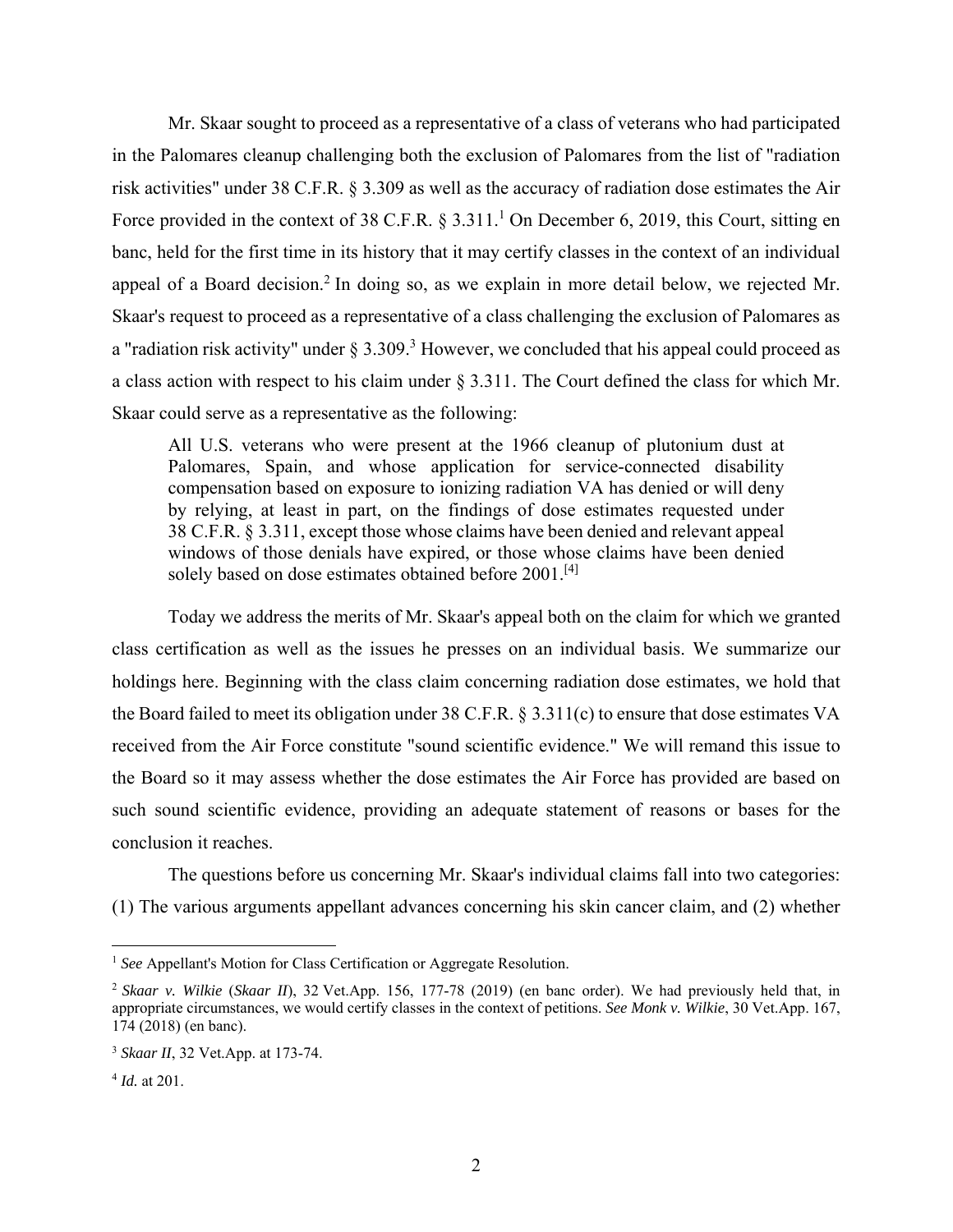VA has unlawfully failed to include Palomares as a "radiation risk activity" under 38 C.F.R. § 3.309.<sup>5</sup> As to appellant's skin cancer arguments, we are unable to reach the merits of those claims because the Board did not address them. But though we lack jurisdiction to address the skin cancer claim on the merits, we do have jurisdiction to determine whether the Board erred in failing to address it. We hold that we must remand the skin cancer claim because VA failed to provide a Statement of the Case (SOC) in response to a valid Notice of Disagreement (NOD) appellant filed. Concerning the radiation risk activity under § 3.309, we hold that we lack jurisdiction to address the arguments that remain after the Court's class certification decision because appellant did not raise them before the Agency. And, as we explain, our class certification decision resolves the appeal on that issue as to all other matters.

We will proceed as follows. First, we will set out a basic statement of facts that applies generally to all the claims and that explains how this matter reached the Court. We will, however, provide more detailed facts in the context of our discussion of the specific claims later in our opinion. Second, we will describe the legal framework for awarding service connection for conditions claimed to be caused by exposure to ionizing radiation. Third, we will address the claim concerning radiation dose estimates under § 3.311 for which appellant represents a class. And finally, we will discuss appellant's two sets of individual claims concerning skin cancer and the lack of designation of the Palomares cleanup as a radiation risk activity under § 3.309.

#### **I. GENERAL BACKGROUND**

#### *A. Factual Background*

Appellant served in the United States Air Force from November 1954 to July 1981,<sup>6</sup> and he participated in and was present at the Palomares cleanup. In fact, as explained further below, he was in the "High 26" group of service members who had test results that, compared to test results of other Palomares cleanup workers, showed the highest exposure to radiation, and who were monitored for a period after the cleanup ended.<sup>7</sup> In 1998, he was diagnosed with leukopenia,

<sup>&</sup>lt;sup>5</sup> As we noted, the en banc Court denied Mr. Skaar's request to represent a class with respect to the radiation risk activity issue under § 3.309. *See id.* at 173-74. However, as we explain below, the denial of class certification did not fully resolve this claim on an individual level.

 $6$  Record (R.) at 2.

<sup>7</sup> R. at 2124-28.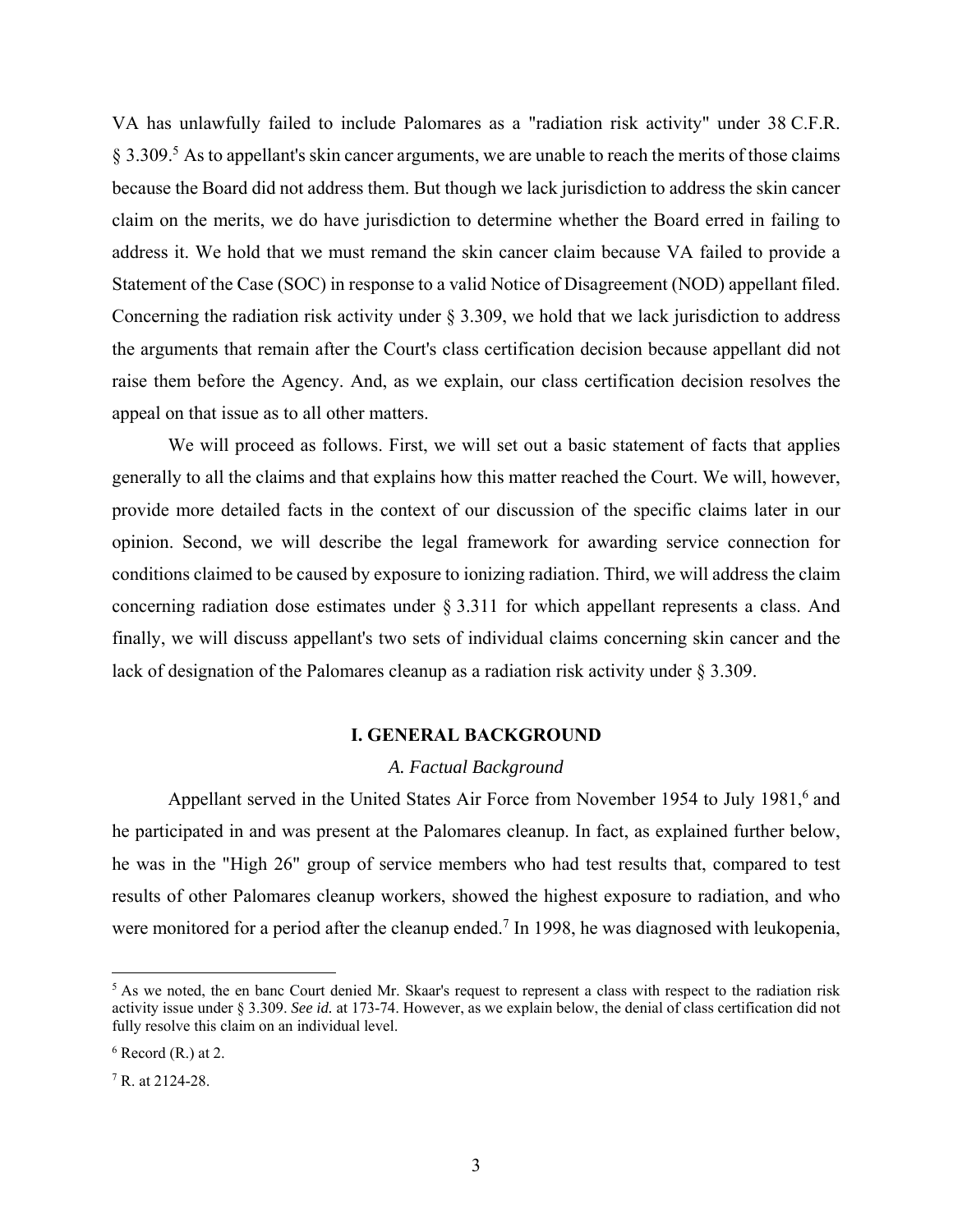a decrease in white blood cell count.<sup>8</sup> His doctor opined that exposure to ionizing radiation "[h]istorically does appear to be the positive agent" causing leukopenia, but his doctor concluded that "we have been unable to prove this."9 Appellant filed a claim for service connection for leukopenia in August 1998.<sup>10</sup> In February 2000, VA denied his claim because leukopenia is not a radiogenic disease VA recognizes as resulting from a "radiation-risk activity."11

In March 2011, appellant requested that VA reopen his claim.<sup>12</sup> The regional office (RO) requested a radiation exposure opinion from the Air Force.13 In April 2012, the Air Force estimated that appellant's maximum total effective dose was 4.2 rem with a bone marrow committed dose of 1.18 rem, compared to annual dose limits of 5 and 50 rem, respectively, for those working in occupations typically involving radiation exposure.14 Based on these estimates, the director of the Post 9/11 Environmental Health Program, writing for the Under Secretary for Benefits, advised in May 2012 that "it is unlikely that [appellant's] leukopenia . . . can be attributed to radiation exposure while in military service."15 The RO denied appellant's claim in June 2012.16 Appellant disagreed with the RO's denial and eventually perfected an appeal to the Board.<sup>17</sup>

 In October 2013, a private physician opined that appellant's leukopenia "is likely related to exposure to heavy radioactive material in [1966]."18 In June 2014, after the Air Force reevaluated its dose estimate methodologies, the Air Force provided VA with appellant's revised dose estimate,

1

15 R. at 1877.

16 R. at 1869.

18 R. at 39-40.

<sup>8</sup> R. at 2157.

<sup>9</sup> *Id.*

 $10$  R. at 2155.

 $11$  R. at 2098.

<sup>12</sup> R. at 2077.

<sup>&</sup>lt;sup>13</sup> R. at 1886. We will discuss the procedure for obtaining dose estimates in more detail below.

<sup>&</sup>lt;sup>14</sup> R. at 1888-89. A rem (roentgen equivalent man) is a unit of measurement for radiation. One unit represents "the dosage of an ionizing radiation that will cause the same biological effect as one roentgen of X-ray or gamma-ray exposure." MERRIAM-WEBSTER DICTIONARY, https://www.merriam-webster.com/dictionary/rem (last visited Sept. 9, 2020).

 $17$  During this time, appellant raised a skin cancer claim based on his exposure to ionizing radiation. We will discuss the procedural history of that claim below in our analysis of that matter.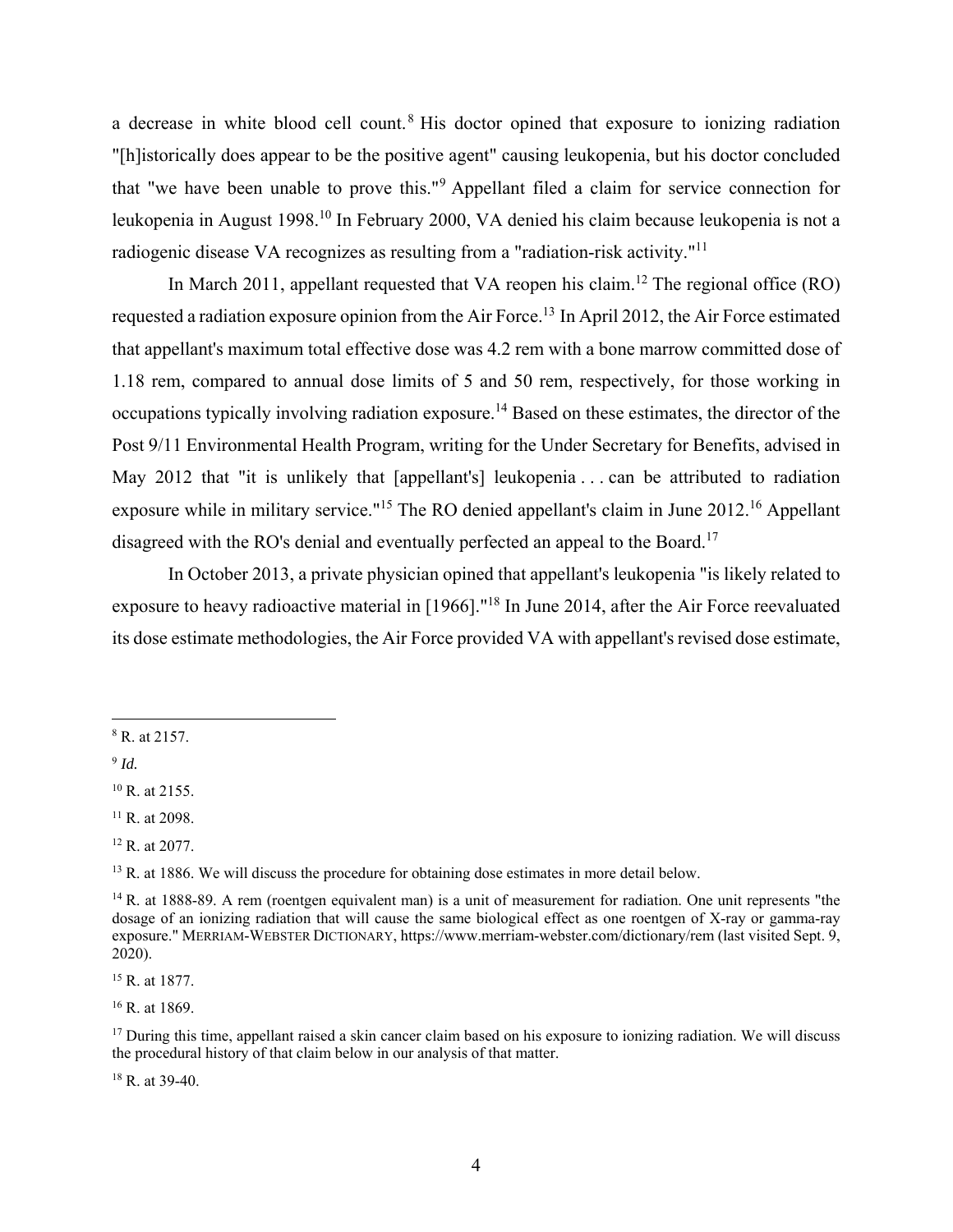assigning him a new maximum total effective dose of 17.9 rem and a bone marrow committed dose of  $14.2$  rem.<sup>19</sup>

 In a May 2015 decision, the Board found the Air Force's revised dose estimates were new and material evidence warranting the reopening of appellant's claim.20 The Board remanded the claim to the RO because the Air Force's "revised assessment [was] significantly higher than the April 2012 assessment," and therefore, "another [dose estimate] opinion [was] warranted."<sup>21</sup> In August 2016, the Director of Compensation Service provided a dose estimate opinion based on a memorandum from the Deputy Chief Consultant, Post Deployment Health Services, who had reviewed the June 2014 Air Force dose estimate, $^{22}$  and medical literature about the medical effects of ionizing radiation.23 The director found appellant's dose estimate "did not exceed 175.7 rem for the bone surface, 69.3 for the lungs and 8.4 rem for the liver" and that appellant's leukopenia was less likely than not related to his radiation exposure.<sup>24</sup> The RO again denied appellant's claim.<sup>25</sup> In September 2016, a private physician opined that appellant's leukopenia was "a result of exposure to ionizing radiation/plutonium."<sup>26</sup>

 In the April 2017 decision on appeal, the Board denied appellant's claim seeking service connection for leukopenia.27 The Board first noted that leukopenia was "not listed as a disease specific to radiation-exposed veterans," and thus presumptive service connection under 38 C.F.R. § 3.309 was "not for consideration."28 In considering the dose estimate evidence under 38 C.F.R. § 3.311, the Board found the May 2012 dose estimate opinion lacked probative value "as it was based on an inaccurate dose estimate."29 But, the Board found the August 2016 dose estimate

- $20$  R. at 695-99.
- $21$  R. at 698.
- 22 R. at 132.
- 23 R. at 131.
- <sup>24</sup> *Id.*

- $25$  R. at 113-14.
- 26 R. at 38.
- 27 R. at 2-12.
- $28$  R. at 5.
- $29$  R. at 10.

<sup>19</sup> R. at 1301, 1274-75.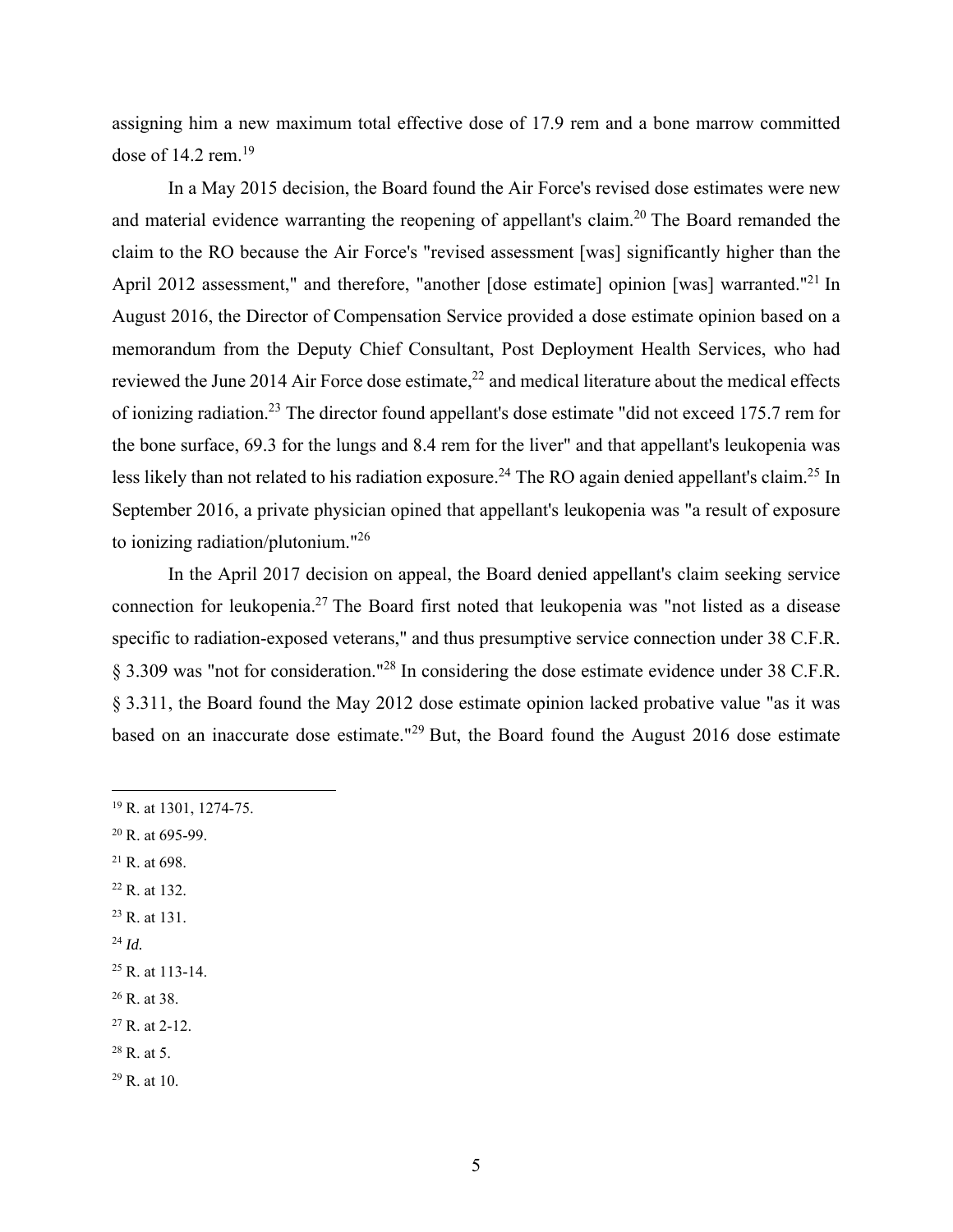"highly probative" because it "was based on a review of the entire record," while appellant's private medical opinions were not as probative because "none offered any rationale for their statements."30 Recall that the 2016 dose estimate from the Director of VA's Compensation Service was based on the revised 2014 dose estimate from the Air Force. Appellant appealed the Board's decision to the Court.

 In February 2019, the Court, retaining jurisdiction over this appeal, remanded the matter to the Board for the limited purpose of providing a supplemental statement of reasons or bases addressing arguments appellant raised about whether the dose estimates constituted sound evidence under 38 C.F.R. § 3.311, but that the Board had failed to address.<sup>31</sup> In a March 2019 supplemental statement, the Board found that "on its face [the June 2014 revised dose estimate the Air Force provided] is based on sound scientific evidence" because it "was based on then recently re-evaluated internal processes which were initiated to ensure a comprehensive and consistent approach to dose estimates," and because the revised dose estimate "considered [appellant's] previously reported intake values based on the application of contemporary modes in his bioassay data collected in the 1960's."32

 With respect to prior inconsistencies in the Air Force's dose methodologies, the Board stated that "just as it is prohibited from exercising its own independent judgment to resolve medical questions, the Board is not in a position to exercise such independent judgment on matters involving scientific expertise." 33 The Board explained it "is bound by regulations of the Department," and those regulations "provide specific instructions for obtaining dose estimates."<sup>34</sup> Thus, "[w]ithout an independent dose estimate, and without a rational basis to reject the competent findings of the Air Force," the Board found no evidentiary basis on which to grant service connection. 35 The Board also acknowledged that appellant could have submitted his own independent dose estimate but that he failed to do so.<sup>36</sup>

<sup>30</sup> R. at 10-11.

<sup>31</sup> *Skaar v. Wilkie* (*Skaar I*), 31 Vet.App. 16 (2019).

<sup>&</sup>lt;sup>32</sup> Appellee's Response (Resp.) to the Court's February 1, 2019, Order at 4 (Mar. 29, 2019).

<sup>33</sup> *Id.* at 5 (citing *Colvin v. Derwinski*, 1 Vet.App. 171, 175 (1991)).

<sup>34</sup> *Id.* at 6.

<sup>35</sup> *Id.* at 5.

<sup>36</sup> *Id.* at 6.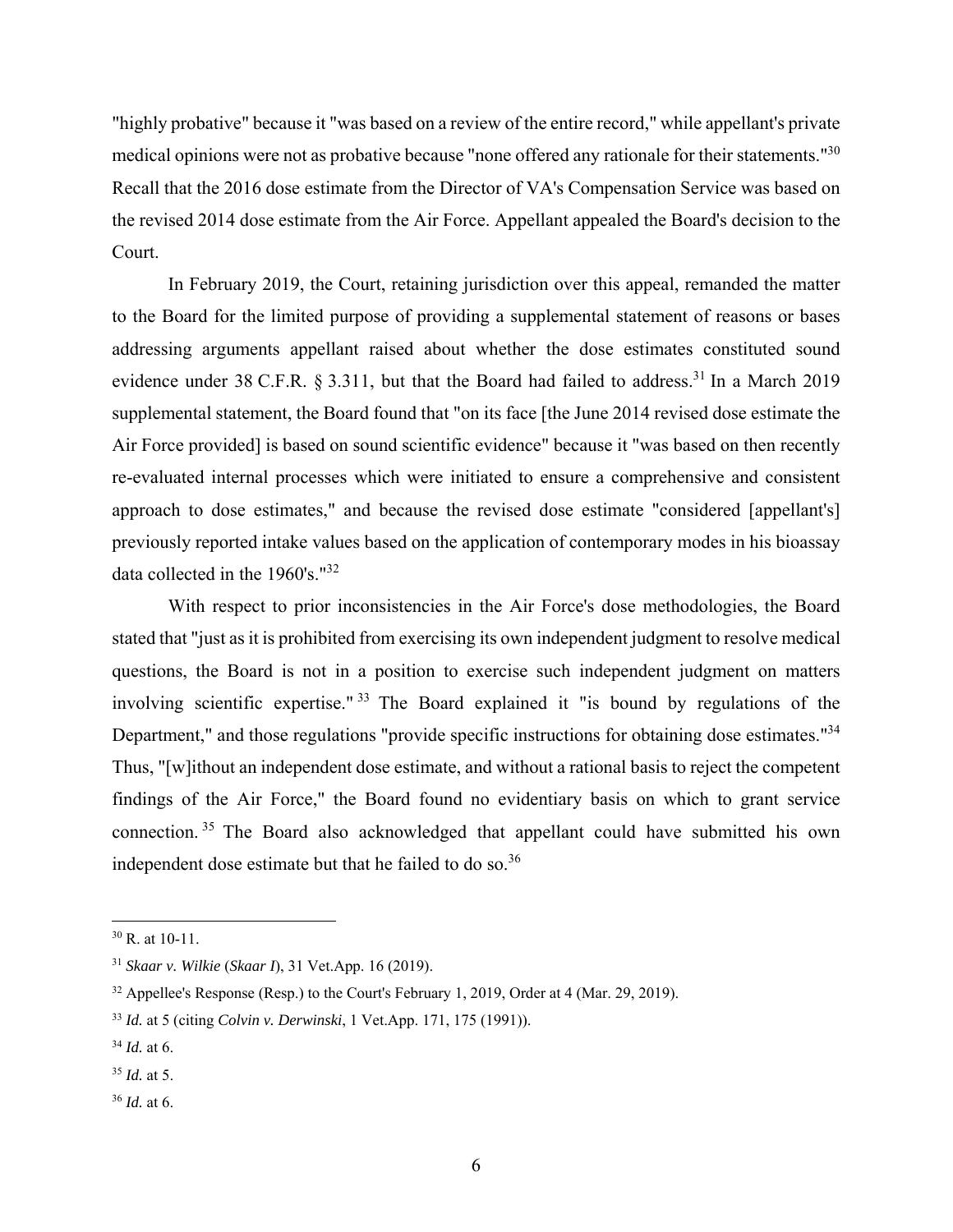After we received this supplemental statement from the Board, the Court certified a class with respect to the dose estimates but found that appellant lacked standing to pursue various other claims on behalf of the class, including those he asserted under 38 C.F.R. § 3.309. The en banc Court then returned this matter to a panel to address the merits. After the Court approved a joint notice plan, we held oral argument. We now decide both the class matter regarding dose estimates and the remainder of appellant's individual arguments.

# *B. Legal Landscape for Claimed Exposure to Ionizing Radiation*

Congress recognized that for veterans who were exposed to radiation during military service, the procedure for establishing direct service connection was "unduly burdensome because many veterans were having difficulties supporting their claims for compensation."37 Thus, for veterans seeking compensation for diseases related to in-service exposure to radiation, Congress mandated and VA established special procedures to follow.38

With these provisions in place, a veteran may establish service connection for certain disabilities claimed as due to in-service exposure to ionizing radiation in one of three ways: (1) Via the presumption of service connection for radiation-exposed veterans under 38 U.S.C. § 1112(c) and 38 C.F.R. § 3.309(d)(3)(ii); (2) by meeting certain conditions specified in 38 C.F.R. § 3.311(b) for veterans with radiogenic diseases; or (3) by satisfying the elements of standard, direct service connection.<sup>39</sup> We note that in its decision the Board addressed a theory of standard, direct service connection, but appellant did not challenge the Board's findings before the Court. Therefore, this theory is not at issue.<sup>40</sup>

The first regulatory provision, 38 C.F.R. § 3.309(d), provides a presumption of service connection for radiation-exposed veterans with certain listed disabilities. The regulation defines "radiation-exposed veteran" as one who "participated in a radiation-risk activity" and lists specific radiation-risk activities.<sup>41</sup> For the purposes of this appeal, we note that the regulation does not

1

<sup>37</sup> *Hilkert v. West*, 12 Vet.App. 145, 148 (1991) (en banc) (citing *Wandel v. West*, 11 Vet.App. 200 (1998)).

<sup>38</sup> *See* Veterans' Dioxin and Radiation Exposure Compensation Standards Act, Pub. L. No. 98-542, 98 Stat. 2725 (1984).

<sup>39</sup> *See Rucker v. Brown*, 10 Vet.App. 67, 71 (1997) (citing *Combee v. Brown*, 34 F.3d 1039, 1043 (Fed. Cir. 1994)).

<sup>40</sup> *See Pederson v. McDonald*, 27 Vet.App. 276, 281-86 (2015) (en banc).

<sup>41 38</sup> C.F.R. § 3.309(d)(3)(i) (2020).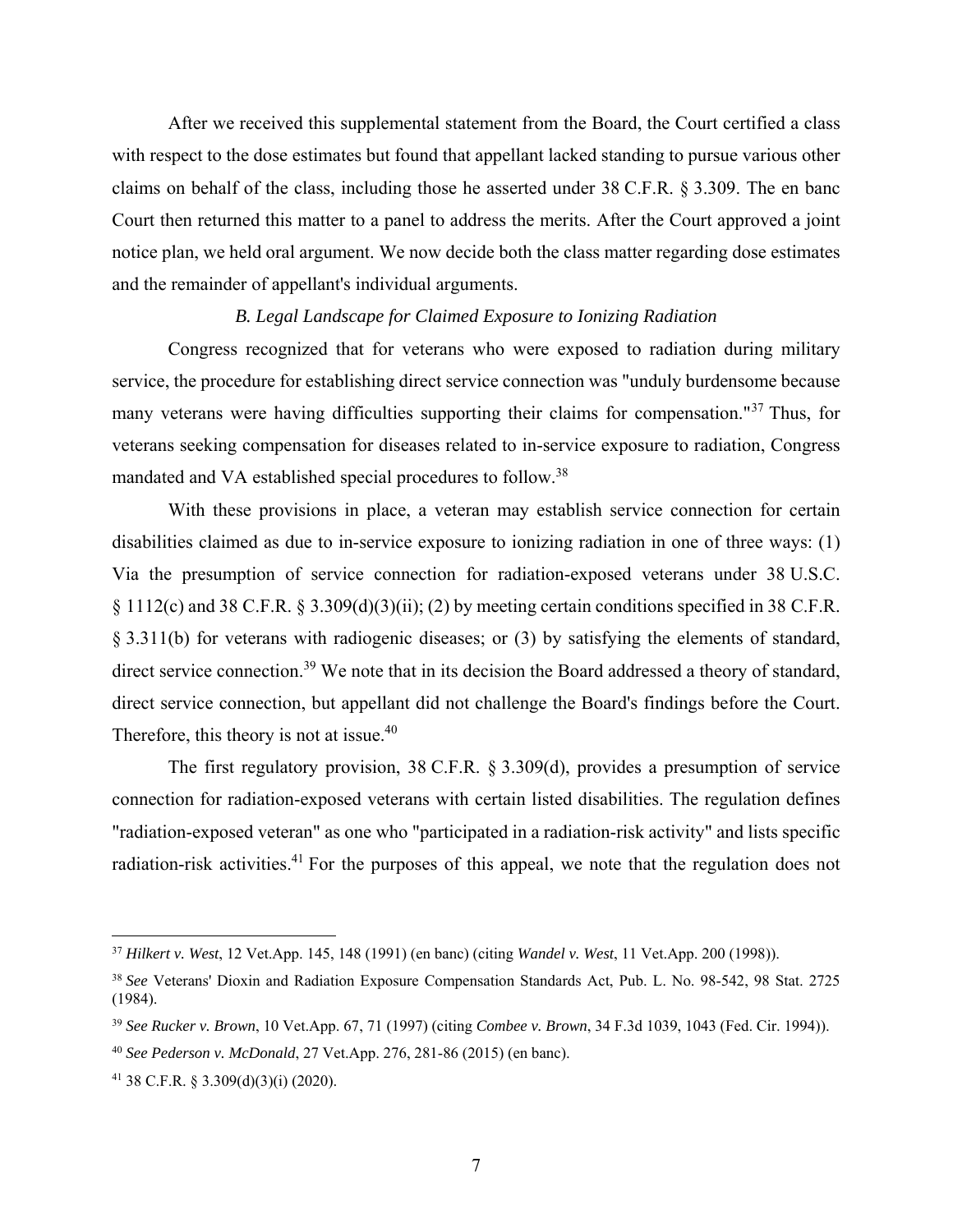include the Palomares cleanup in the regulation's list of radiation risk activities; nor does the regulation include leukopenia in the regulation's list of presumptive disabilities.

Under the second regulation, 38 C.F.R. § 3.311, the veteran must first establish that he or she suffers from a radiogenic disease that manifested within a certain time period.<sup>42</sup> Once a claimant has established a diagnosis of a radiogenic disease within the specified period and claims that the disease is related to his radiation exposure while in service, VA must obtain a dose assessment and request exposure data from the veteran's service branch.<sup>43</sup> For those claims that meet these threshold requirements, the RO is required to refer the case to the Under Secretary for Benefits.<sup>44</sup> If a condition is not recognized by regulation as a "radiogenic disease," the claim nevertheless must be referred to the Under Secretary for Benefits when a claimant "has cited or submitted competent scientific or medical evidence that the claimed condition is a radiogenic disease."<sup>45</sup>

The Under Secretary for Benefits "shall consider the claim with reference to the factors specified in paragraph (e) of this section and may request an advisory opinion from the Under Secretary for Health."46 These factors include the probable dose, sensitivity of the involved tissue, and the time-lapse between exposure and onset of the disease.<sup>47</sup> How VA assesses these factors – requiring sound medical and scientific evidence – is critical to the matter before the Court, and we will return to that assessment in a moment. In making the required determination, the Under Secretary for Benefits may request an advisory opinion from the Under Secretary for Health because consideration of the claim "relies heavily on medical and scientific findings and analysis."48 The Court has held that the Under Secretary for Benefits "is not explicitly required to refer to the factors listed in [§] 3.311(e), but should, rather, consult those factors as a point of reference when making recommendations to the [RO]."49

 $42$  38 C.F.R. § 3.311(b)(2), (5) (2020).

<sup>43 38</sup> C.F.R. § 3.311(a)(1)-(2); *see Hilkert*, 12 Vet.App. at 148.

<sup>44 38</sup> C.F.R. § 3.311(b).

<sup>45 38</sup> C.F.R. § 3.311(b)(5); *see also Parrish v. Shinseki*, 24 Vet.App. 391, 395 (2011).

 $46$  38 C.F.R. § 3.311(c)(1).

<sup>47 38</sup> C.F.R. § 3.311(e).

<sup>48</sup> *Hilkert*, 12 Vet.App. at 149; *see also* 38 C.F.R. § 3.311(c)

<sup>49</sup> *Stone v. Gober*, 14 Vet.App. 116, 120 (2000) (discussing *Hilkert*, 12 Vet.App. at 149-50).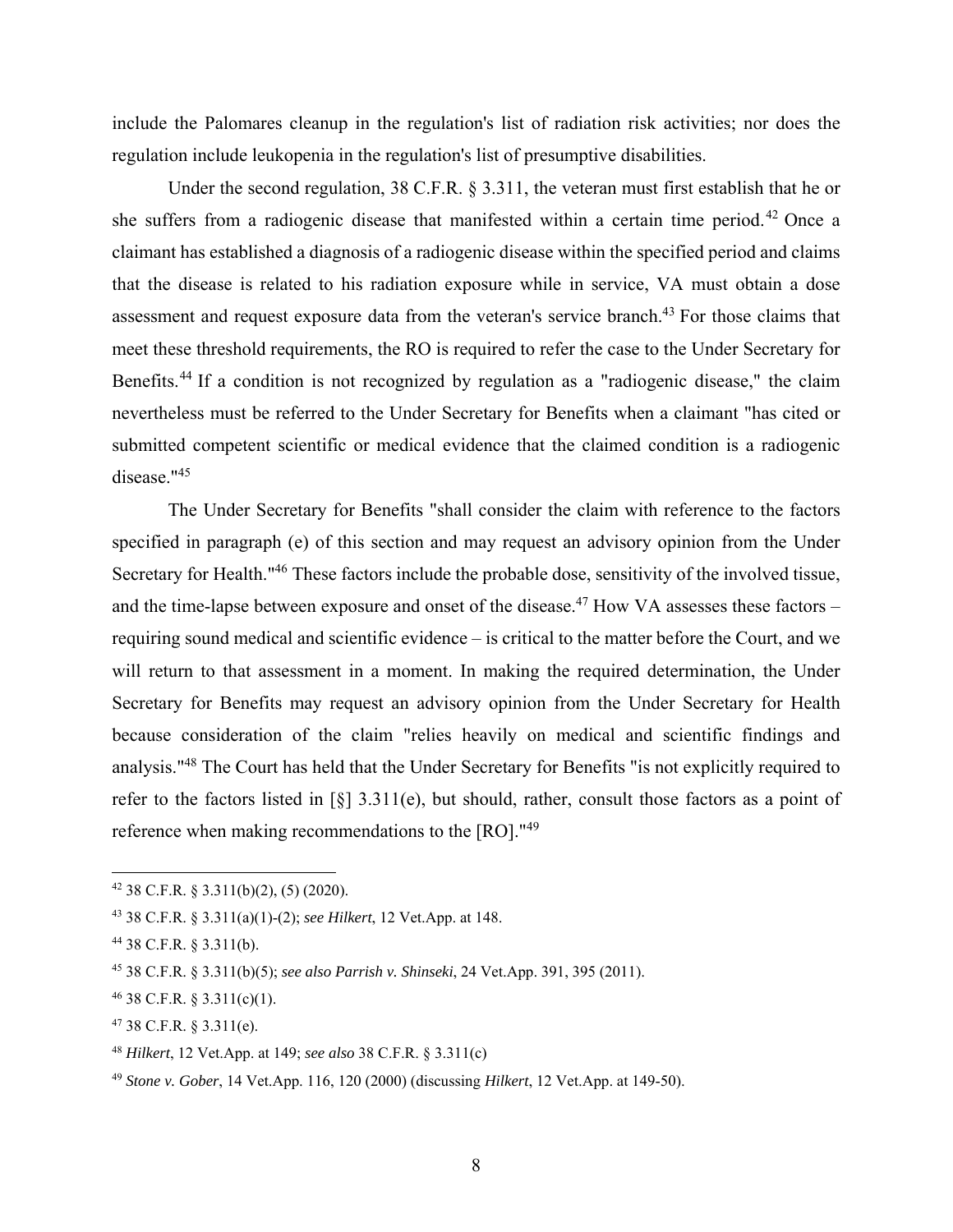The final determination of the Under Secretary for Benefits is then sent to the agency of original jurisdiction, which considers the opinion as evidence.50 In *Stone*, the Court held that although the Under Secretary for Benefits was not required to explicitly consider each of the factors in § 3.311(e), "the cursory explanation provided . . . did not provide adequate rationale for the conclusion that there was no reasonable possibility that the veteran's cancer was caused by his in-service exposure as required by 38 C.F.R.  $\S 3.311(c)(ii)$ ."<sup>51</sup> Thus, the Court held that the Board erred in relying on that opinion.<sup>52</sup>

At oral argument, the Secretary's counsel argued that in subsections  $(1)$  and  $(2)$ ,  $\S 3.311(c)$ provides the Under Secretary for Benefits with two choices: The Under Secretary may find either that there is sound evidence to support radiation exposure or there is no reasonable possibility that a veteran's disease is related to exposure.<sup>53</sup> Though the Secretary's counsel initially appeared to suggest that the requirement of sound scientific and medical evidence applies only to subsection (1) when the evidence supports granting the claim, but not to subsection (2) when the evidence supports denying the claim, <sup>54</sup> the Secretary later conceded that the sound-evidence requirement functionally applies to both subsections.<sup>55</sup>

We agree that the "sound evidence" requirement applies to both subsections (1) and (2) of § 3.311(c). To hold otherwise would mean that the standard for granting a claim based on exposure to ionizing radiation is different than the standard for denying a claim in a way that is materially adverse to veterans. And to hold otherwise would allow VA to deny a veteran benefits based on science that is not sound but only grant benefits only when the science is deemed sound. Such an interpretation would lead to absurd results, something courts should avoid.<sup>56</sup> Furthermore, it is clear from the Board's supplemental statement and the Secretary's filings throughout this appeal that both understood that whether the dose estimates were sound evidence was a key consideration

 $\overline{a}$ 

<sup>54</sup> *Id.*

<sup>50 38</sup> C.F.R. § 3.311(f).

<sup>51</sup> *Stone*, 14 Vet.App. at 120.

<sup>52</sup> *Id.*

<sup>53</sup> Oral Argument (O.A.) at 46:33-47:47, 47:50-48:14, *Skaar v. Wilkie* (*Skaar III*), U.S. Vet. App. No. 17-2574 (oral argument held Sept. 2, 2020), https://www.uscourts.cavc.gov/oral\_arguments\_audio.php.

<sup>55</sup> *Id.* at 48:14-46.

<sup>56</sup> *See, e.g.*, *McNeill v. United States*, 563 U.S. 816, 822 (2011); *United States v. Wilson*, 503 U.S. 329, 334 (1992); *Timex V.I., Inc. v. United States*, 157 F.3d 879, 886 (Fed. Cir. 1998); *Atencio v. O'Rourke*, 30 Vet.App. 74, 83 (2018).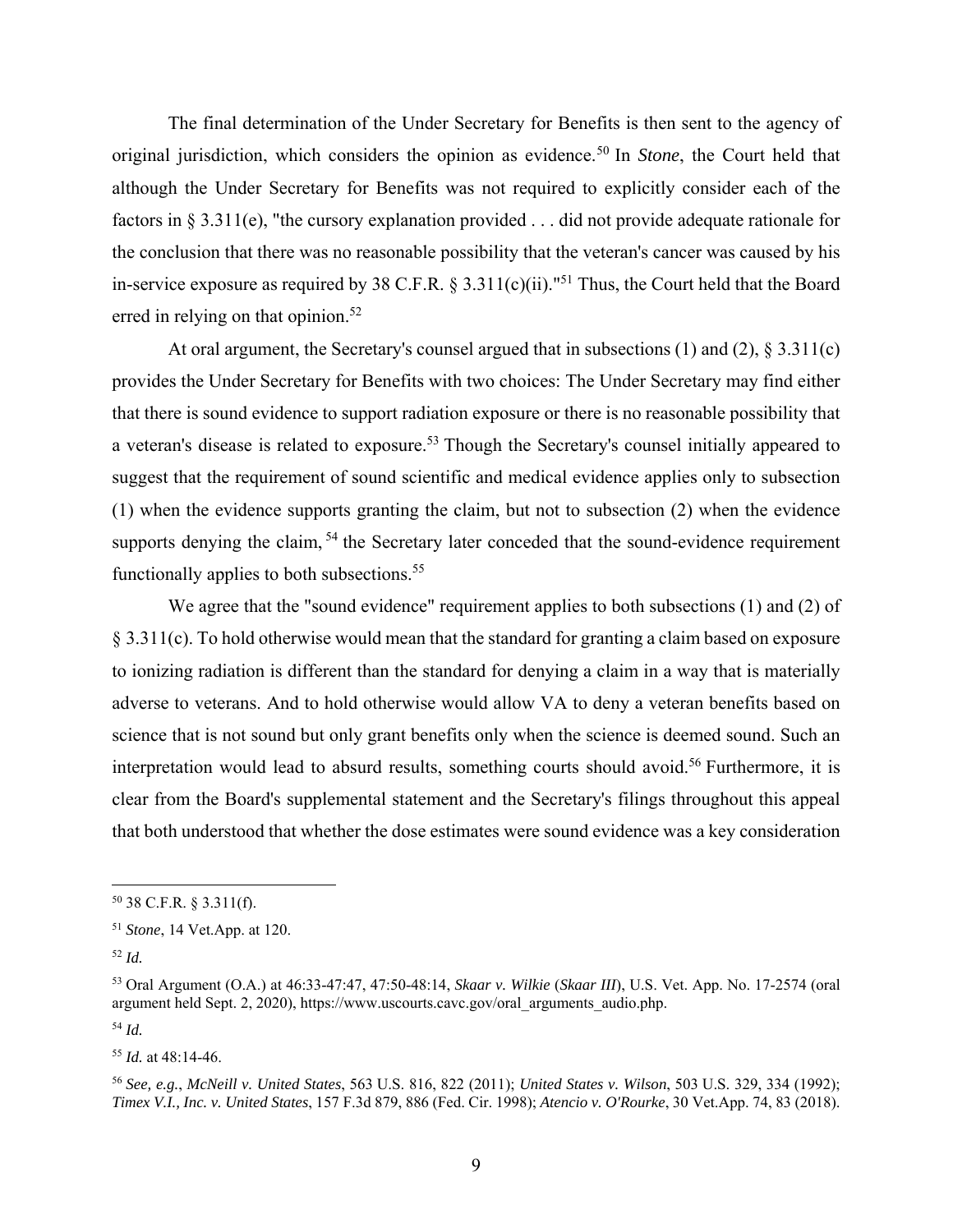under the regulation. Our decision will proceed on this interpretation of the regulation. We have no occasion in this appeal to consider whether, given the regulation's express language, the quality of evidence under subsection (1) differs from the quality of the evidence under subsection (2), and, therefore, we express no views on that question.

## **II. THE CLASS CLAIM: DOSE ESTIMATES AND 38 C.F.R. § 3.311**

# *A. Additional Factual Background*

 In our December 2019 order dealing with class certification, the Court provided a detailed history of the Palomares incident and radiation exposure, and we incorporate that history here.<sup>57</sup> However, we will summarize that history as it relates to the matter before us. Following the accident involving the B-52 bomber and the detonation of the two thermonuclear bombs near Palomares, Spain, appellant, along with nearly 1,400 U.S. military personnel, assisted in the cleanup efforts. To aid the effort to monitor possible radioactive exposure, many of those who worked in the cleanup effort gave urine and nasal swab samples. A group of 26 service members, including appellant, referred to as the "High 26,"were exposed to the greatest amount of radiation and were monitored for 18 to 24 months following the cleanup for signs of radiogenic conditions.<sup>58</sup> The Air Force discontinued these monitoring efforts in December 1967 when it determined these service members' "health is in no jeopardy from retention of radioactive materials as a result of participation in the [Palomares cleanup] operation."<sup>59</sup>

 In evaluating disability claims based on ionizing radiation exposure, VA turns to the Air Force for information. In April 2001, a consulting firm, Labat-Anderson, evaluated the Air Force's dose methodology<sup>60</sup> and provided a report to the Air Force that established preliminary dose estimates for various subcategories of veterans.<sup>61</sup> The Labat-Anderson Report (LA Report or the Report) stated that the recorded urine dose intakes for Palomares veterans "seemed unreasonably high" compared to "environmental measurements" derived from air samples gathered 15 years

59 R. at 2430.

<sup>57</sup> *Skaar II*, 32 Vet.App. at 167-72.

<sup>58</sup> R. at 2124-28.

<sup>60</sup> *See* R. at 2682-2818.

<sup>61</sup> R. at 2691.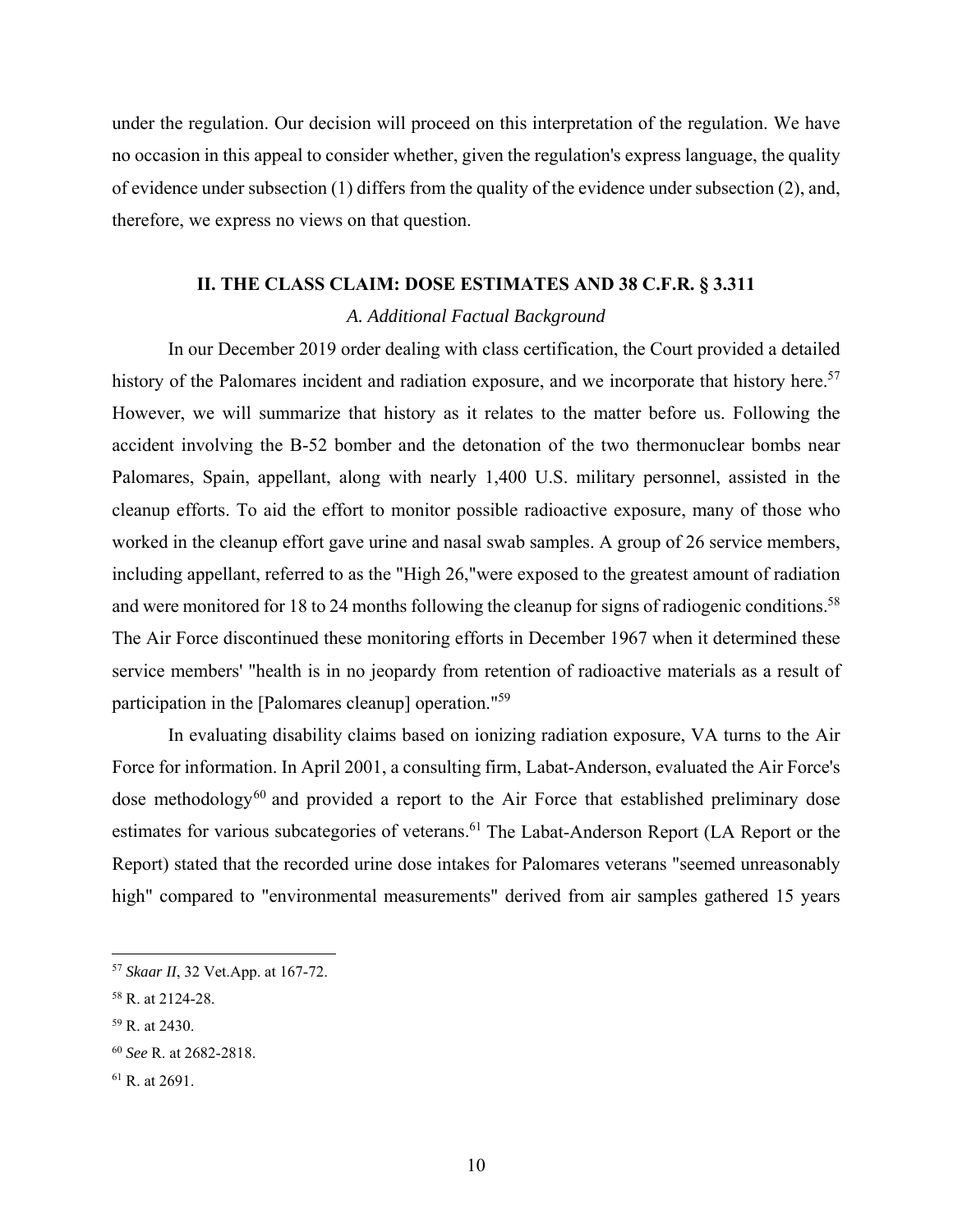after cleanup and "estimates prepared for other plutonium exposure cases – persons residing in the Palomares vicinity and Manhattan Project workers."62 The LA Report found that these air samples and comparisons "provided a basis for preparing independent estimates of intake and dose using representative scenarios" rather than actual recorded dose intakes. 63 After comparing the "independent estimates" with the actual recorded dose intakes, the Report "excluded data from the on-site samples and attributed more significance to samples collected at later dates for the High 26 Group."64

The LA Report noted its findings "represent preliminary estimates that cannot be considered as definite" and "recommended further study to develop credible estimates of doses that are compatible with those calculated from environmental data."65 Despite the caveats, the Air Force adopted the Report's dose estimate methodology in full.<sup>66</sup>

 In December 2013, the Air Force concluded that an evaluation of its radiation dose methodology revealed "inconsistencies in dose assignment over the past 12 years" since the LA Report.<sup>67</sup> The Air Force found its methodology, which was based on the Report, "appeared to underestimate doses for some individuals" and thus the Air Force intended to "formally standardize [its] response methodology for radiation dose inquiries involving Palomares participants" by establishing dose estimates based on each veteran's specific duties.<sup>68</sup> The Air Force further stated it would reevaluate individual dose estimates it had already provided Palomares veterans.<sup>69</sup>

 In the course of this appeal, further information related to the dose estimates the Air Force provides VA has become available. In February 2019, this Court issued a limited remand for the Board to provide a supplemental statement of reasons or bases addressing the dose estimates VA relies on for Palomares veterans.70 Appellant had the opportunity to submit more information

- 63 R. at 2691.
- 64 R. at 2795.
- <sup>65</sup> *Id.*

- 67 R. at 1580.
- <sup>68</sup> *Id.*

<sup>62</sup> R. at 2701.

<sup>66</sup> R. at 1580-81, 3508-511.

<sup>69</sup> R. at 1581.

<sup>70</sup> *Skaar I*, 31 Vet.App. at 18-20.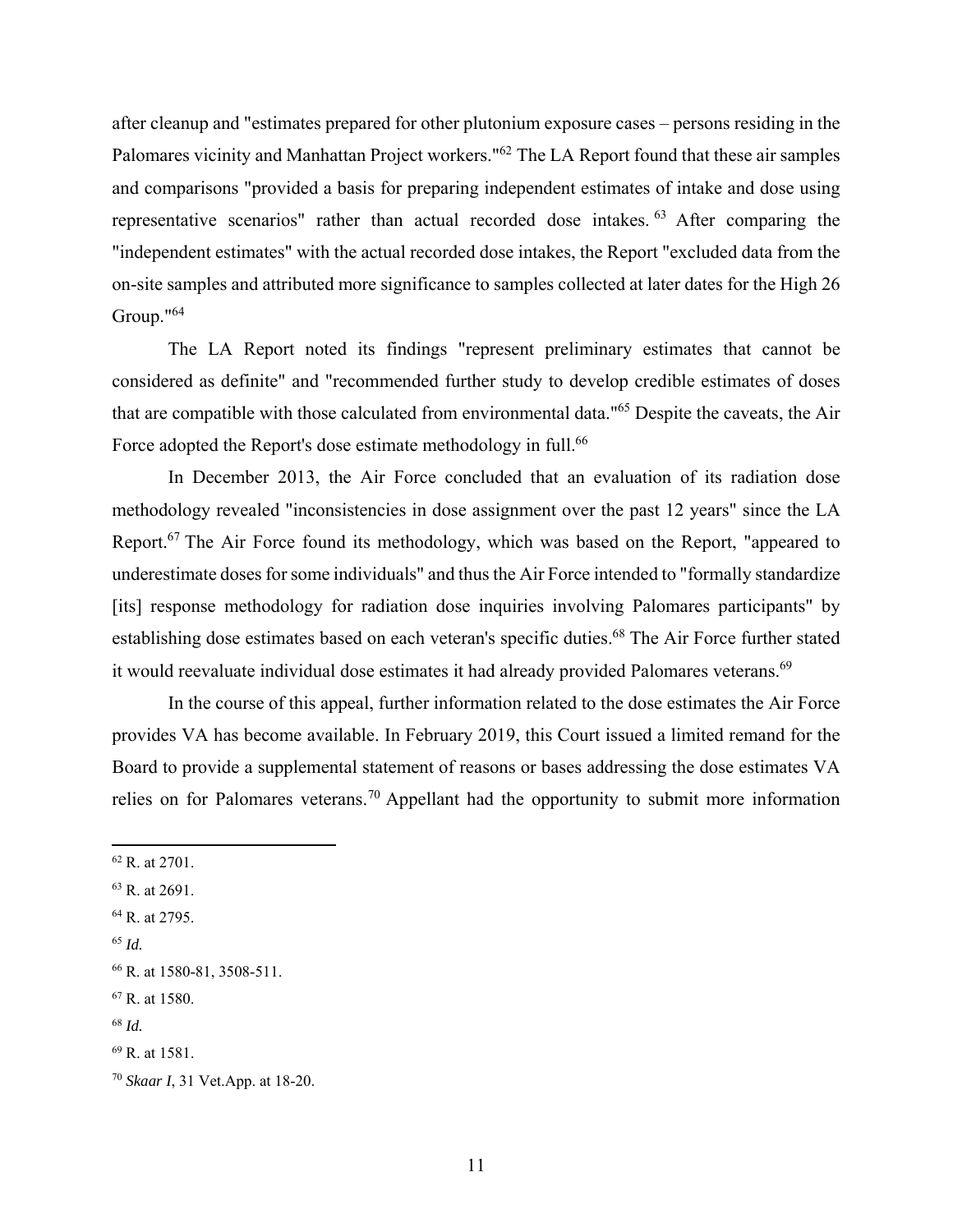about the dose estimates to VA, which he did. Included in that information was a December 2017 report from Dr. Frank von Hippel that called into question the Air Force's reliance on the LA Report.<sup>71</sup> Dr. von Hippel concluded that "the Air Force's dose estimates have huge uncertainties and the maximum doses incurred by those not in the 'High 26,' could be hundreds of times higher than those that the Air Force has recommended to the VA for determination of benefits."<sup>72</sup>

 Additionally, in August 2020, the Secretary provided the Court with a recent report from the Air Force that, in part, responds to Dr. von Hippel's paper.<sup>73</sup> In the report, the Air Force defends its use of dose estimate methodologies and notes that it "provides significant benefit of doubt in favor of veterans."74 Both the Secretary and appellant note that this recent report was not before the Board and that the Court lacks jurisdiction to evaluate it in the first instance.75 We refer to this submission merely to acknowledge its existence. In no way do we base our decision on this recent report.

## *B. Parties' Arguments*

 On behalf of the class the Court certified, appellant challenges the Air Force dose estimates based on the LA Report that VA relies on for Palomares veterans. He argues that pursuant to 38 C.F.R. § 3.311(c)(2)(ii), VA is required to rely on sound scientific and medical evidence and that the Air Force dose estimates do not meet that standard. Thus, he asserts that VA's reliance on those estimates is arbitrary, capricious, an abuse of discretion or not otherwise in accordance with law, or, in the alternative, that VA's reliance on the estimates violates the Due Process Clause of the Fifth Amendment. The Secretary counters that in relying on the Air Force's dose estimates the Board made no clear errors of fact. He urges that we affirm the decision on appeal. Because the Board failed to explain whether the dose estimates constituted sound evidence, we will set aside the Board's decision and remand the matter for the Board to consider this issue and explain the bases for its determinations.

#### *C. Legal Background*

 $71$  R. at 2635-50.

<sup>72</sup> R. at 2650.

<sup>73</sup> *See* Secretary's Notice of Case Development (Aug. 25, 2020).

<sup>74</sup> *Id.* Exhibit at 61.

<sup>75</sup> *See id.* at 2; O.A. at 4:55-5:15.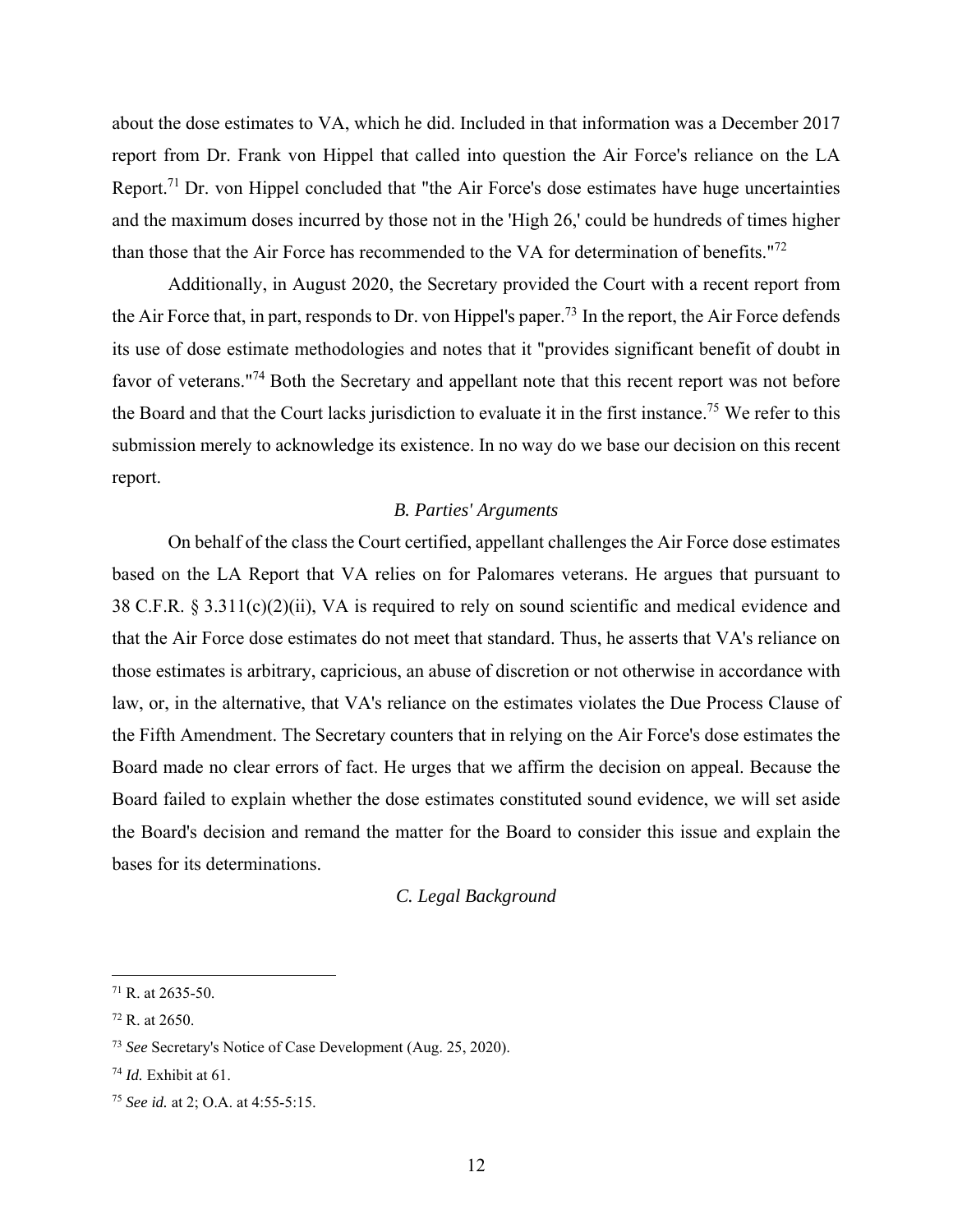As we noted, a veteran may seek service connection for a disability caused by exposure to ionizing radiation by establishing the standard elements of direct service connection. But direct service connection is not at issue here. Rather, here we consider that for a veteran with a disability caused by exposure to ionizing radiation, two regulatory paths can lead to service connection. The first path, provided in 38 C.F.R. § 3.309, with its focus on radiation risk activities, is not relevant to the class claim. The second, provided in 38 C.F.R. § 3.311, applies to Palomares veterans and is central to the claims of Mr. Skaar and the class he represents.

Specifically at issue, § 3.311(c) requires the Under Secretary for Benefits to determine whether "sound scientific and medical evidence supports the conclusion [that] it is at least as likely as not" that a claimant's condition is the result of ionizing radiation exposure. "[S]ound scientific evidence" is defined as "observations, findings, or conclusions which are statistically and epidemiologically valid, are statistically significant, are capable of replication, and withstand peer review," and "sound medical evidence" is defined as "observations, findings, or conclusions which are consistent with current medical knowledge and are so reasonable and logical as to serve as the basis of management of a medical condition."76

The specific question whether a dose estimate is "sound scientific evidence" is a factual determination that the Court reviews for clear error.<sup>77</sup> We may overturn the Board's factual findings only if there is no plausible basis in the record for the Board's decision and the Court is "left with the definite and firm conviction" that the Board's decision was in error.<sup>78</sup> However, if the Court determines that the Board failed to follow applicable regulatory provisions when making its factual assessment about dose estimates, we will hold such a decision unlawful and set it aside as being "arbitrary, capricious, an abuse of discretion, or otherwise not in accordance with law."79 Finally, the Board must include in its decision a written statement of the reasons or bases for its findings and conclusions, adequate to enable an appellant to understand the precise basis for the Board's decision as well as facilitate review in this Court.<sup>80</sup>

 $76$  38 C.F.R. § 3.311(c)(3).

<sup>77 38</sup> U.S.C. § 7261(a)(4); *see Dyment v. West*, 13 Vet.App. 141, 144 (1999).

<sup>78</sup> *See Gilbert v. Derwinski*, 1 Vet.App. 49, 52 (1990) (quoting *United States v. U.S. Gypsum Co.*, 333 U.S. 364, 395 (1948)).

 $79$  38 U.S.C. § 7261(a)(3)(A).

<sup>80 38</sup> U.S.C. § 7104(d)(1); *Allday v. Brown*, 7 Vet.App. 517, 527 (1995); *Gilbert*, 1 Vet.App. at 56-57.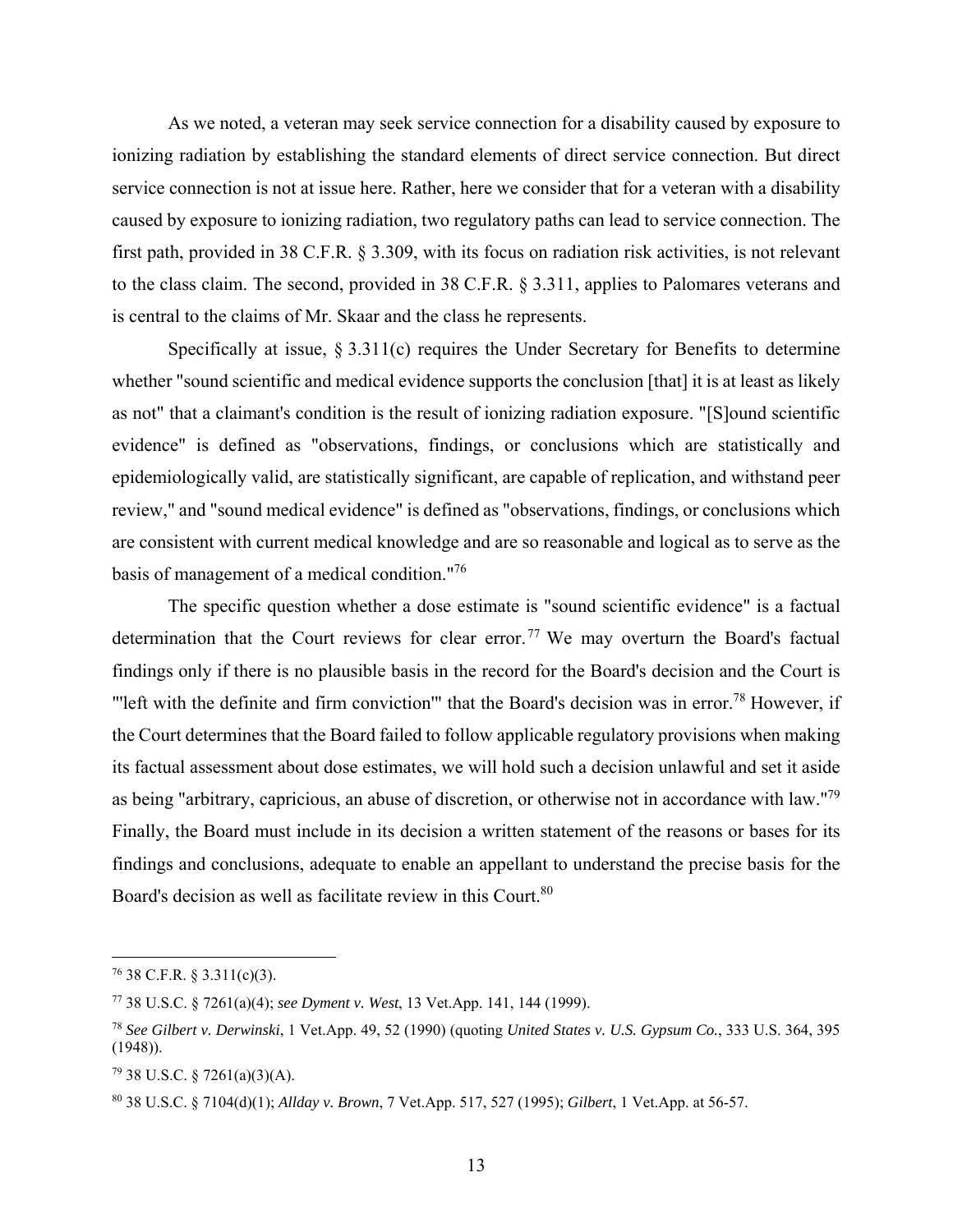#### *D. Analysis*

 Appellant contends that the dose estimates the Air Force provided to VA and on which VA relied, in part, to deny service-connection claims to Mr. Skaar and the class do not constitute the sound medical or scientific evidence that  $\S 3.311(c)$  requires. He provides detailed arguments regarding the science behind the Air Force's methodologies and the LA Report in particular. The Court, however, is limited in considering the scientific evidence presented in this matter. First, we have no jurisdiction to directly review what the Air Force has done to provide VA with dose estimates because our jurisdiction is limited to the review of final Board decisions.<sup>81</sup> We have no authority to dictate to the Air Force how dose estimates are created and nothing we say should be construed as doing so.

We are also constrained by our statutory duty to *review* what the Board has done.<sup>82</sup> No matter how deferential our standard of review may be, when the Board does not explain its reasons for reaching a factual finding, the Court's ability to review anything is frustrated. As the United States Court of Appeals for the Federal Circuit held, "[t]he Court of Appeals for Veterans Claims, as part of its clear error review, must *review* the Board's weighing of the evidence. It may not weigh any evidence itself."<sup>83</sup>

 With these constraints in mind, we turn to how the Board assessed the dose estimates the Air Force provided for Mr. Skaar. In the April 2017 decision on appeal, the Board failed to address the methodology the Air Force used to measure appellant's radiation exposure, despite his direct challenge concerning that issue.<sup>84</sup> Recognizing this error, the en banc Court retained jurisdiction and remanded the matter for the Board to address appellant's argument.<sup>85</sup> In the March 2019 supplemental statement of reasons or bases in response to our remand, the Board found that "on its face" the Air Force's dose estimate constituted sound scientific evidence.<sup>86</sup> However, the Board also noted that it could not make an independent judgment on "matters involving scientific

<sup>81</sup> *See* 38 U.S.C. § 7266(a); *see also Bond v. Derwinski*, 2 Vet.App. 376, 377 (1992) (per curiam order).

<sup>82</sup> *See* 38 U.S.C. § 7261(a)(3).

<sup>83</sup> *Deloach v. Shinseki*, 704 F.3d 1370, 1380 (Fed. Cir. 2013) (emphasis in original).

<sup>84</sup> R. at 106-07, 778-83.

<sup>85</sup> *Skaar I*, 31 Vet.App. at 18-20.

<sup>86</sup> Appellee's Resp. to the Court's February 1, 2019, Order at 5 (Mar. 29, 2019).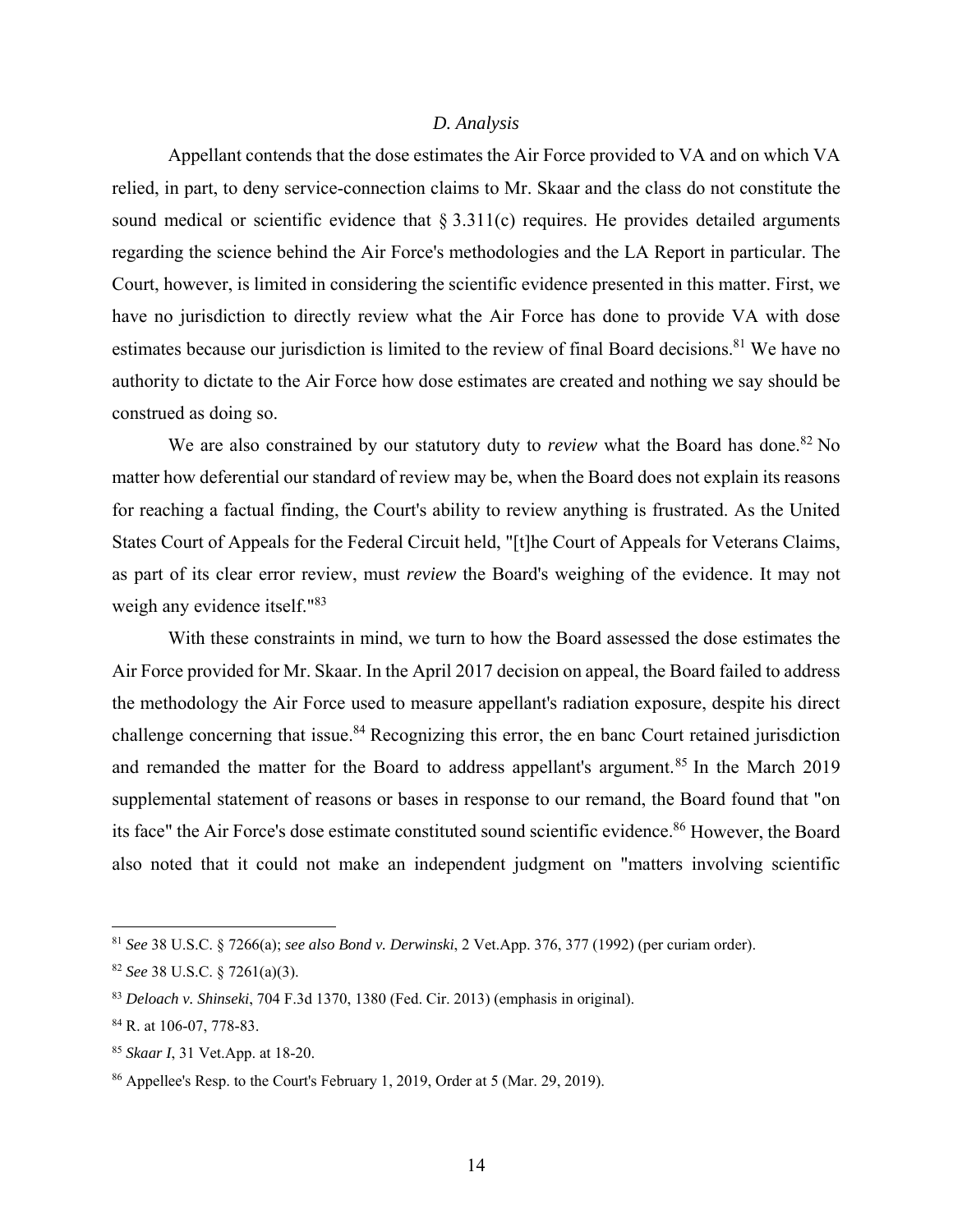expertise" and that it was "bound by regulations of the Department," which provided specific instructions on obtaining dose estimates.<sup>87</sup> The Board provided an inadequate statement of reasons or bases for concluding that the Air Force's dose estimate constituted sound scientific evidence.

 First, the Board's finding that the dose estimate is sound evidence "on its face" without more detail essentially amounts to the Board saying the dose estimate is sound "because I say so." In different contexts the Court has held that such a conclusion without reasoning is unacceptable and does not allow for meaningful judicial review.<sup>88</sup> Relatedly, the Board's statement of reasons or bases for accepting the Air Force dose estimate seems internally contradictory. If the Board is unable to make an independent judgment on such matters, then it is unclear to the Court how it could also find the dose estimate sound "on its face."

 Perhaps most critically, the Board's statement of reasons or bases on this issue is deficient because the Board appeared to believe it was bound to accept uncritically the dose estimate the Air Force provided. The Board commented that it was "bound by the regulations of the Department."<sup>89</sup> That is certainly true.  $90$  But the relevant regulation imposes on VA the duty to base its determinations on sound scientific evidence. At oral argument, the Secretary appeared to adopt the Board's flawed view of its responsibility, arguing that VA is unable to change the information it receives from the Air Force and is bound by it.<sup>91</sup> This view is flawed because it is not consistent with § 3.311, which, as we have noted, provides that *VA* is responsible for determining whether the evidence on which it relies is sound. It may be that VA cannot change the estimate the Air Force provides, but that does not mean it may ignore its obligation to ensure that the evidence on which it relies is sound. After all, the dose estimate is at base nothing more than a piece of evidence that the Board must consider in its role as factfinder. Other regulations specifically mandate that on various matters VA is bound by findings of the Department of Defense or the service branches.<sup>92</sup> VA knows how to write regulations making other agencies' determinations binding on

<sup>1</sup> <sup>87</sup> *Id.*

<sup>88</sup> *See, e.g.*, *Cantrell v. Shulkin*, 28 Vet.App. 382, 392 (2017).

<sup>89</sup> Appellee's Resp. to the Court's February 1, 2019, Order at 5.

<sup>90 38</sup> U.S.C. § 7104(c).

<sup>&</sup>lt;sup>91</sup> O.A. at 39:24-59.

<sup>92</sup> *See* 38 C.F.R. § 3.1(m) (2020) (providing that a "service department finding that injury, disease, or death occurred in line of duty will be binding" on VA); 38 C.F.R. § 3.12(a) (2020) ("A discharge under honorable conditions is binding on [VA] as to character of discharge."); *see also Duro v. Derwinski*, 2 Vet.App. 530 (1992) (holding that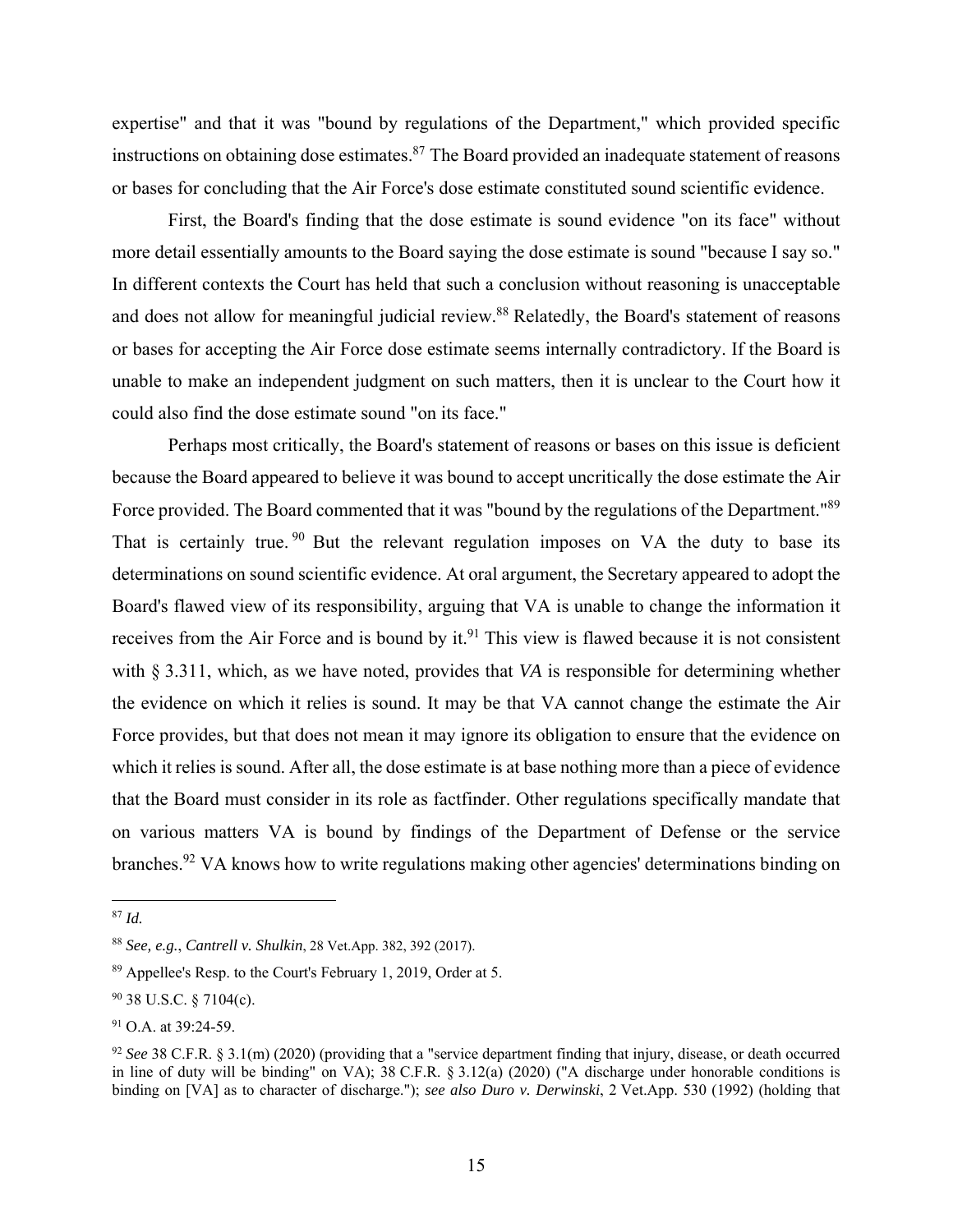itself. But VA did not do so in § 3.311, and VA is therefore required to do more than simply accept the Air Force's determinations as to dose estimates.

 We agree with the Board's determination that whether the dose estimate evidence before it is sound may require scientific expertise beyond what the Board can provide independently.<sup>93</sup> But that does not mean that the Board may abdicate its responsibility to assess whether the evidence before it is "sound." After all, it is the Board's responsibility, as factfinder, to determine the credibility and weight to be given to the evidence before it.<sup>94</sup> In fact, the definition of "sound" scientific evidence" in  $\S 3.311(c)$  requires an understanding of what is statistically significant in dose estimate testing and whether such testing is capable of replication and can withstand peer review. And though the Court recognizes that it may not be proper for the Board to opine on such scientific determinations, just as it may not make its own independent medical judgments,  $95$  that recognition does not mean that the Board can simply accept what the Air Force or any entity says about a dose estimate. Rather, it means that the Board should seek appropriate evidence to make its decision, just as it does with respect to medical matters. The type of expert assistance the Board may need will depend on the facts before it, just as it does when the Board assesses medical matters.

 The problem here is that the Board did not provide any explanation beyond asserting that it could not make an independent determination about whether the Air Force dose estimate was sound, other than an unexplained finding that it was sound "on its face." In sum, the Board must provide more in the way of explaining how and why it found the Air Force dose estimate sound evidence if the Board relies on that evidence to deny appellant's claim. Because it did not do so, remand is required.<sup>96</sup>

pursuant to 38 C.F.R. § 3.203 a service department finding as to qualifying service for VA benefits is binding on VA).

<sup>93</sup> *Cf. Colvin v. Derwinski*, 1 Vet.App. 171, 172 (1991) (holding that the Board "must consider only independent medical evidence to support [its] findings rather than provide [its] own medical judgment in the guise of a Board opinion").

<sup>94</sup> *See Washington v. Nicholson*, 19 Vet.App. 362, 369 (2005); *Owens v. Brown*, 7 Vet.App. 429, 433 (1995).

<sup>95</sup> *See Kahana v. Shinseki*, 24 Vet.App. 428, 434-35 (2011); *Colvin*, 1 Vet.App. at 172.

<sup>96</sup> *See Stone*, 14 Vet.App. at 120.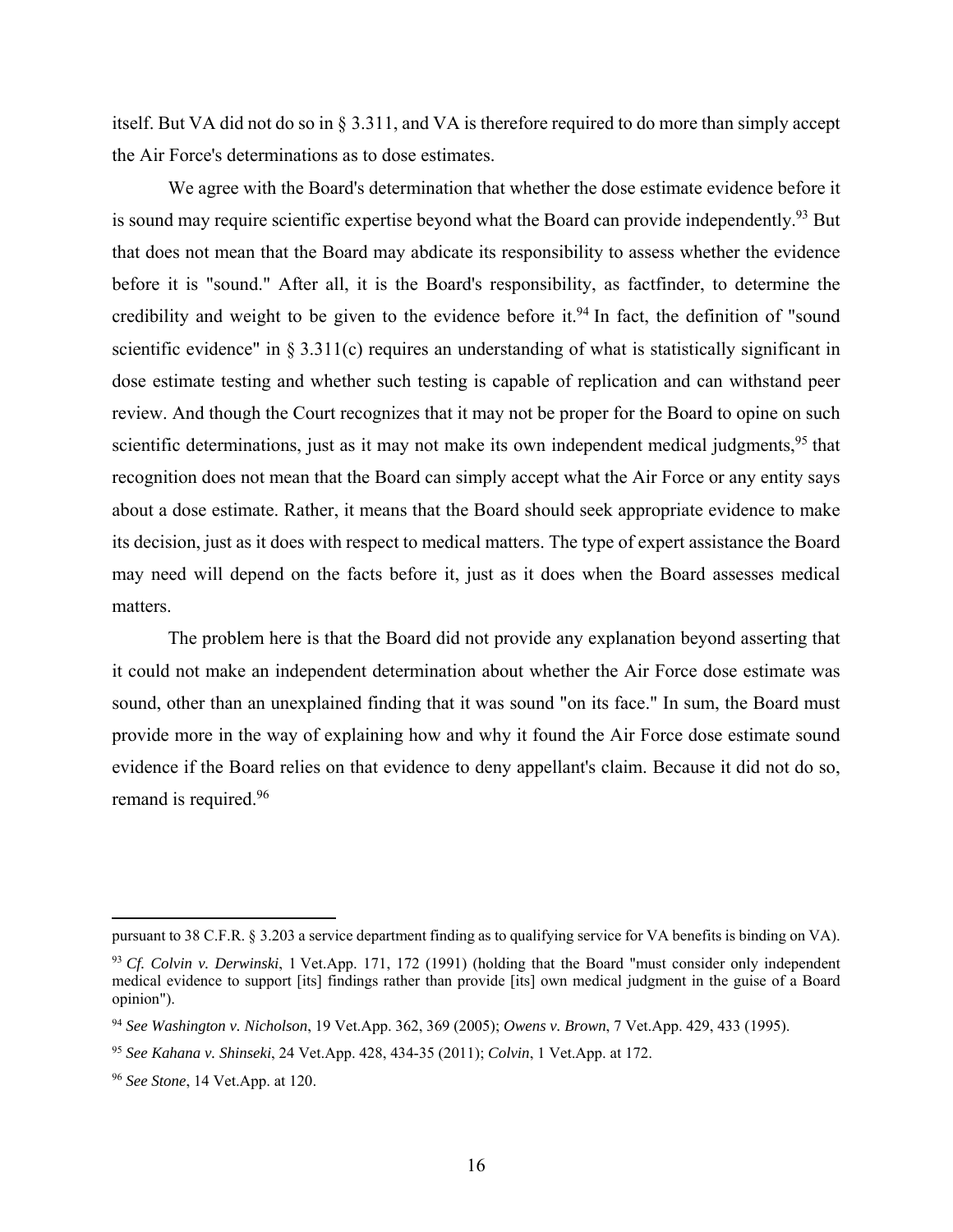To guide the Board on remand,  $97$  we underscore that if the Board without analysis simply accepts the Air Force's determinations, the Board fails to follow an applicable regulatory provision. Such a lack of reasoning renders a Board decision "arbitrary, capricious, an abuse of discretion, or otherwise not in accordance with law."98 In determining whether agency action is arbitrary and capricious under the Administrative Procedures Act (APA), courts look to the agency's reasoned decisionmaking concerning the action at issue.<sup>99</sup> Under section 7261, our review of Board decisions is functionally equivalent to "arbitrary and capricious" review under the APA.<sup>100</sup> In *Motor Vehicle Manufacturers Association of the United States v. State Farm Insurance*, perhaps the leading case on "arbitrary and capricious" review, the Supreme Court held that the National Highway Traffic Safety Administration's (NHTSA's) rescission of crash protection requirements was arbitrary and capricious,<sup>101</sup> because the NHTSA had failed both to address the change fully and to explain why it had ignored some of the research before it.<sup>102</sup> The Court explained that "the agency must examine the relevant data and articulate a satisfactory explanation for its action including a rational connection between the facts found and the choice made."103

 VA has "never provided a clear and coherent explanation" for relying on the Air Force dose estimates, despite the regulatory requirement, that is, the requirement in § 3.311, that VA determine whether the evidence on which it relies is sound.<sup>104</sup> When reviewing a different agency action, the Court of Appeals for the District of Columbia Circuit captured well the situation we face: "We do not mean to suggest that the record mandates a conclusion contrary to the agency's. Rather we simply find that [the agency] has never articulated the standards that guided its analysis."105 As we have said, here remand is required for the Board to provide an informed

<sup>100</sup> *See Gilbert*, 1 Vet.App. at 58 (relying on the definition of "arbitrary and capricious" provided in *State Farm).* 

<sup>101</sup> *Id.*

 $\overline{a}$ 

<sup>102</sup> *Id.* at 43.

<sup>103</sup> *Id.* at 43 (internal quotation marks omitted).

<sup>97</sup> *See Quirin v. Shinseki*, 22 Vet.App. 390, 396 (2009).

 $98$  38 U.S.C. § 7261(a)(3)(A) (requiring the Court to hold unlawful and set aside Board decisions that are "arbitrary, capricious, an abuse of discretion, or otherwise not in accordance with law").

<sup>99</sup> *See Motor Vehicle Mfrs. Ass'n of the U.S., Inc. v. State Farm Ins.*, 480 U.S. 29, 42-43 (1983).

<sup>104</sup> *See Tripoli Rocketry Ass'n v. Bureau of Alcohol, Tobacco, Firearms, & Explosives*, 437F.3d 75, 81 (D.C. Cir. 2006) (applying the "reasoned decisionmaking" standard).

<sup>105</sup> *Id.*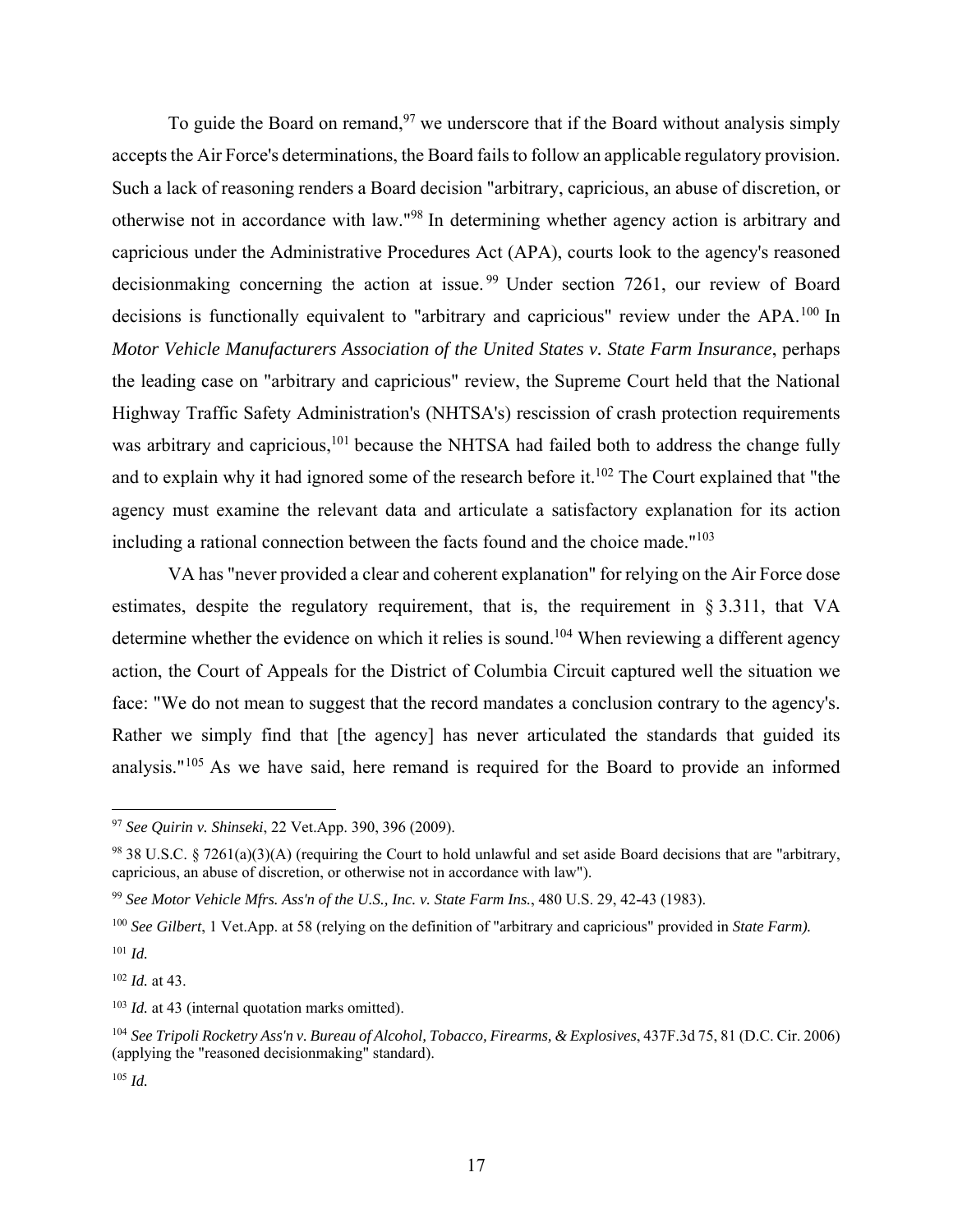analysis about whether the Air Force dose estimate is sound medical or scientific evidence sufficient to facilitate judicial review and avoid arbitrary and capricious decisionmaking.<sup>106</sup>

We recognize that, at oral argument, the Secretary's counsel offered a detailed explanation of the history of the Air Force dose estimate methodology.<sup>107</sup> The Court appreciates the time and effort counsel put into gaining an understanding the complex science at issue here and into discussing this issue during oral argument. However, it ultimately is not his prerogative to explain what the Board did not. As we have often said, the Secretary cannot make up for the Board's deficient statement of reasons or bases.<sup>108</sup>

In sum, we hold that  $\S 3.311(c)$  requires that VA determine whether the dose estimates provided by the Air Force constitute sound medical and scientific evidence. Because the Board did not provide an adequate statement of reasons or bases for its determination regarding this question, remand is required.

 Because this holding applies to the certified class, we pause for a moment to address the our dissenting colleague's concerns with respect to certifying the class and applying our holding as to the class members. First, our colleague disputes our jurisdiction to decide the claims of class members and to consider information obtained as result of the Court's limited remand. The en banc Court has addressed these matters in its class certification proceedings, and we are not at liberty to revisit them today. Relatedly, our dissenting colleague suggests that the Court decertify the class in light of our decision to remand Mr. Skaar's claim. Again, we are not inclined to revisit the class certification, because neither party has asked us to do so. Furthermore, we see no change in the circumstances that led the en banc Court to certify the class in the first place. Finally, to the extent that our dissenting colleague raises concerns as to our applying our holding to the class, at this stage in the litigation these concerns are premature. Our holding at this stage is unremarkable – the decision on the class claim applies to the class. It may be that at some point this panel or another

<sup>106</sup> *See Tucker v. West*, 11 Vet.App. 369, 374 (1998).

<sup>&</sup>lt;sup>107</sup> O.A. at 29:10-33:40.

<sup>108</sup> *See In re Lee*, 277 F.3d 1338, 1345-46 (Fed. Cir. 2002) ("[C]ourts may not accept appellate counsel's *post hoc* rationalization for agency action." (quoting *Burlington Truck Lines, Inc. v. United States*, 371 U.S. 156, 168 (1962))); *McCray v. Wilkie*, 31 Vet.App. 243, 258 (2019) ("[T]he Secretary's impermissible post-hoc rationalization cannot make up for shortcomings in the Board's assessment."); *Simmons v. Wilkie*, 30 Vet.App. 267, 277 (2018) (holding that the "Court cannot accept the Secretary's post-hoc rationalizations" to cure the Board's reasons-or-bases errors); *Smith v. Nicholson*, 19 Vet.App. 63, 73 (2015) ("[I]t is not the task of the Secretary to rewrite the Board's decision through his pleadings filed in this Court.").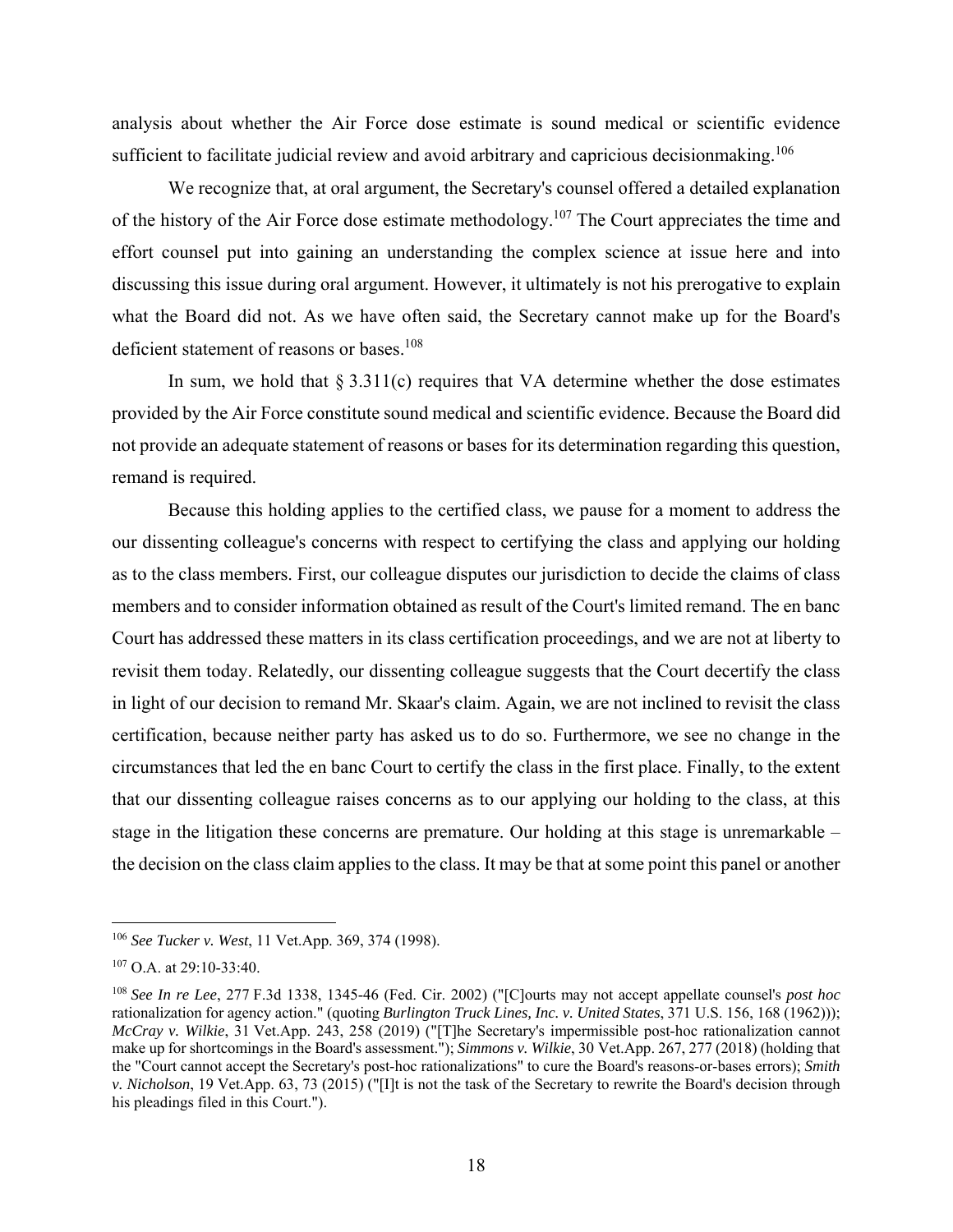could be called on to interpret how this decision applies in another context, perhaps in connection with an action brought to enforce our decision. On the other hand, there may never be a case in which the Court is called on to address the issue. And though we cannot predict such a situation will arise, we know one thing for certain: The time to consider the dissent's concerns is decidedly not today.

## **III. INDIVIDUAL CLAIM: SKIN CANCER**

#### *A. Additional Factual Background*

During a January 2013 VA examination, the examiner diagnosed appellant with skin cancer.109 Appellant requested that his case be reviewed to determine whether his skin cancer was linked to his exposure to ionizing radiation. VA obtained a dose estimate. That dose estimate found the total probability of causation between his skin cancer and his radiation exposure to be 35.13%.110 In March 2014, the RO denied appellant's skin cancer claim.111

In a May 2014 statement, appellant requested that VA "move on with the important issues" and noted his radiation exposure and skin cancer.<sup>112</sup> Based on the Air Force's revised dose estimates, VA sought additional opinions regarding appellant's skin cancer. In a statement VA received in August 2014, appellant generally contested the adjudication of his Palomares-related claims and the regulations that governed that adjudication.<sup>113</sup> He did not, however, identify any specific disability.

In a September 2014 rating decision, VA continued to deny appellant's skin cancer claim.<sup>114</sup> Later that same month, appellant acknowledged receipt of that rating decision but noted he had not received the March 2014 rating decision.<sup>115</sup>

In November 2014, appellant submitted several documents to VA related to his skin cancer claim. First, he submitted an "Application for Disability Compensation and Related Compensation

1

113 R. at 1252-53.

 $109$  R. at 1645.

<sup>110</sup> R. at 1530-35.

<sup>111</sup> R. at 1358-79.

<sup>112</sup> R. at 1305.

<sup>114</sup> R. at 1180-97.

<sup>115</sup> R. at 1153.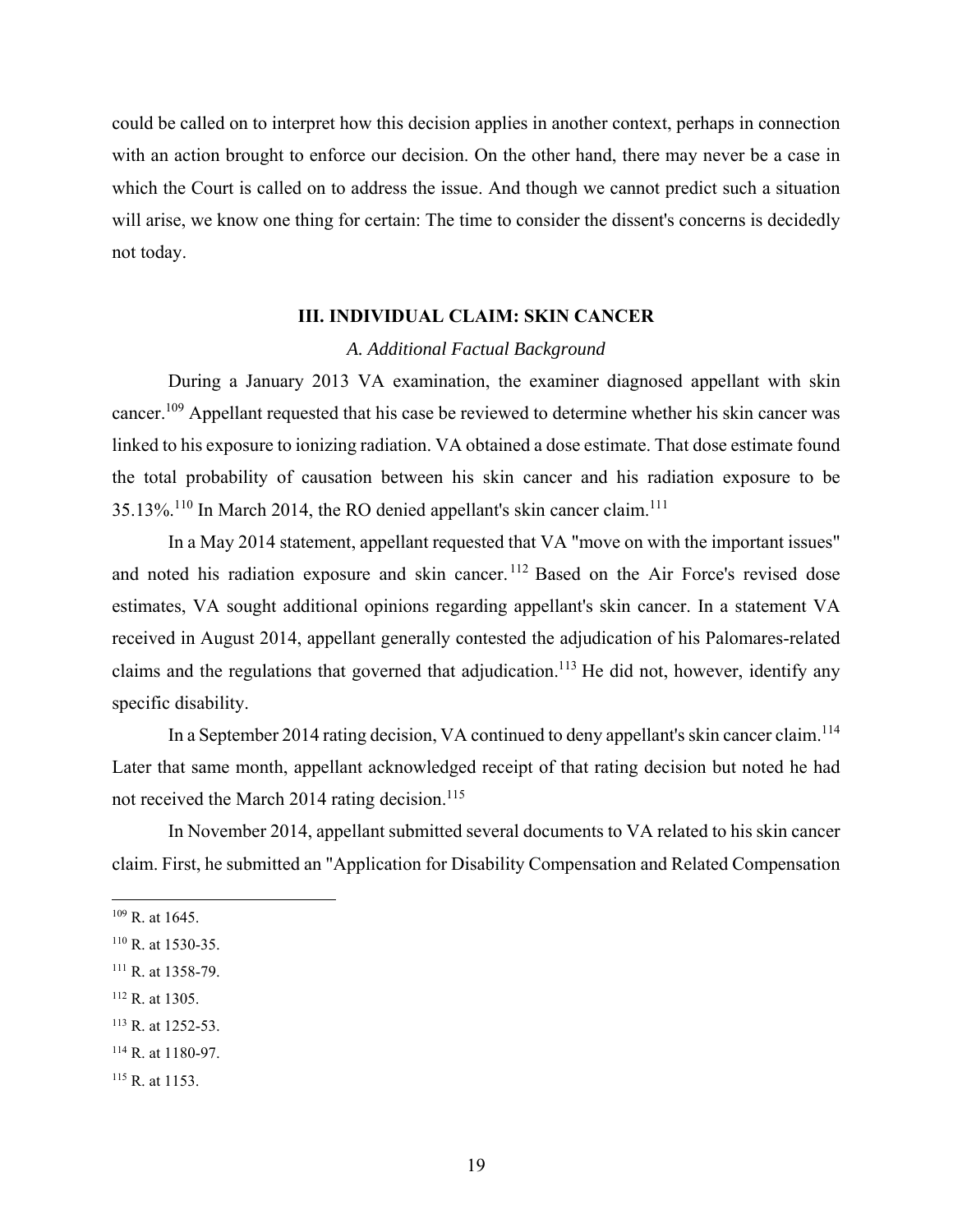Benefits," requesting that his skin cancer claim be reopened and adjudicated based on his exposure to Agent Orange.<sup>116</sup> Additionally, he submitted a letter noting that his skin cancer claim was denied in March and September 2014 and stating that he had "reopened the claim for service connected compensation as a result of [his] exposure to Agent Orange."117 With his letter he included medical evidence and other documents. VA construed these documents as a request to reopen the previously denied claim for service connection for skin cancer. In a February 2015 letter, appellant again disputed the denial of his skin cancer claim and provided a summary of the evidence he believed warranted granting the claim.<sup>118</sup>

In an August 2015 rating decision, the RO denied reopening.<sup>119</sup> The evidence of record does not show, nor does appellant argue, that he appealed the August 2015 rating decision.

# *B. Parties' Arguments*

Appellant raises several substantive arguments regarding how VA adjudicated his skin cancer claim. First, he contends that VA's refusal to include basal cell skin cancers and melanomas as radiation-exposure diseases under 38 C.F.R. § 3.309(d)(2) is arbitrary, capricious, an abuse of discretion, or not otherwise in accordance with law under the APA. <sup>120</sup> He also asserts that VA violated the APA by changing its skin cancer causation analysis without providing him notice. He further argues that the Board violated its duty to assist by failing to consider all evidence of record in denying his skin cancer claim. Recognizing that the Court may not be able to reach these substantive arguments, appellant argues in the alternative that the Board erred in failing to consider whether he had appealed the denial of his skin cancer claim. He points to several different documents that he alleges could be construed as NODs challenging the March and September 2014 rating decisions that denied his skin cancer claim.<sup>121</sup> The Secretary responds that the Court does not have jurisdiction over this matter in any respect because the Board did not address it.

1

<sup>116</sup> R. at 819-21.

<sup>117</sup> R. at 758.

<sup>&</sup>lt;sup>118</sup> Supplement to the Record of Proceedings at 727.

<sup>119</sup> R. at 178-209.

<sup>120</sup> As we explained above, section 7261, not the APA, governs this Court's review of whether VA action was arbitrary and capricious. However, the standard under both statutes is materially the same. In his reply brief, appellant clarified that he raised his challenge under both the APA and section 7261. *See* Reply Brief at 9.

 $121$  Reply Br. at 2-5.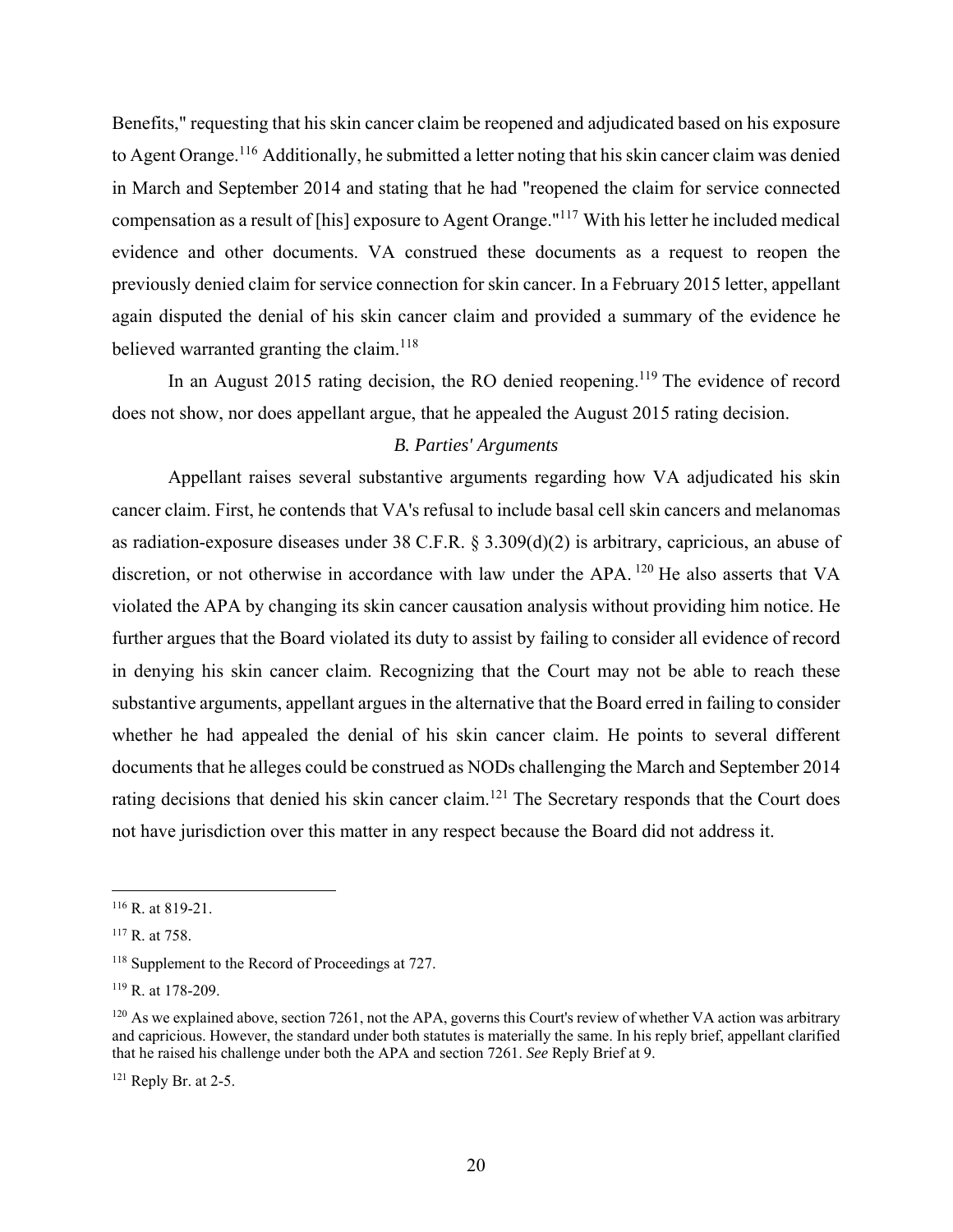We hold that we are unable to reach appellant's arguments on the merits because the Board did not consider the skin cancer claim; the Board addressed only appellant's claim for service connection for leukopenia. Our jurisdiction is limited to review of final Board decisions, and here, there is nothing to review about skin cancer. 122 However, we conclude that appellant submitted a valid NOD with respect to the skin cancer denial and will remand the matter for the issuance of an SOC.

## *C. Legal Background*

Under the regulations in effect when appellant submitted the documents he argues are NODs,123 VA defined an NOD as "[a] written communication from a claimant or his or her representative expressing dissatisfaction or disagreement with an adjudicative determination by the agency of original jurisdiction and a desire to contest the result."124 An NOD "must be in terms which can be reasonably construed as disagreement with that determination and a desire for appellate review," but "special wording is not required."<sup>125</sup> As with all submissions, in determining whether an NOD has been filed, "'VA has always been, and will continue to be, liberal in determining what constitutes [an NOD].'" 126 Thus, "[i]n determining whether a written communication constitutes an NOD, the Court looks at both the actual wording of the communication and the context in which it was written."127

"[A]n NOD initiates appellate review in the VA administrative adjudication process."<sup>128</sup> If a claimant files an NOD and no SOC is furnished in response, then the claim remains pending in

<sup>122</sup> *See* 38 U.S.C. § 7252(a).

<sup>&</sup>lt;sup>123</sup> The Court notes that, in September 2014, VA amended § 20.201 to require the filing of an NOD on a standard form. *See* Standard Claims and Appeals Forms, 79 Fed. Reg. 57,660 (Sept. 25, 2014). That requirement applies "only with respect to claims and appeals filed 180 days after the date the rule [was] published in the Federal Register as a final rule," i.e., after March 24, 2015. *Id.* at 57,686. This revision is not applicable here.

<sup>124 38</sup> C.F.R. § 20.201 (2014).

<sup>125</sup> *Id.*

<sup>126</sup> *Palmer v. Nicholson*, 21 Vet.App. 434, 437 (2007) (quoting 57 Fed. Reg. 4088, 4093 (Fed. 3, 1992)).

<sup>127</sup> *Jarvis v. West*, 12 Vet.App. 559, 561 (1999).

<sup>128</sup> *Mason v. Brown*, 8 Vet.App. 44, 54 (1995) (citing 38 U.S.C. § 7105); *Holland v. Gober*, 10 Vet.App. 433, 436 (1997).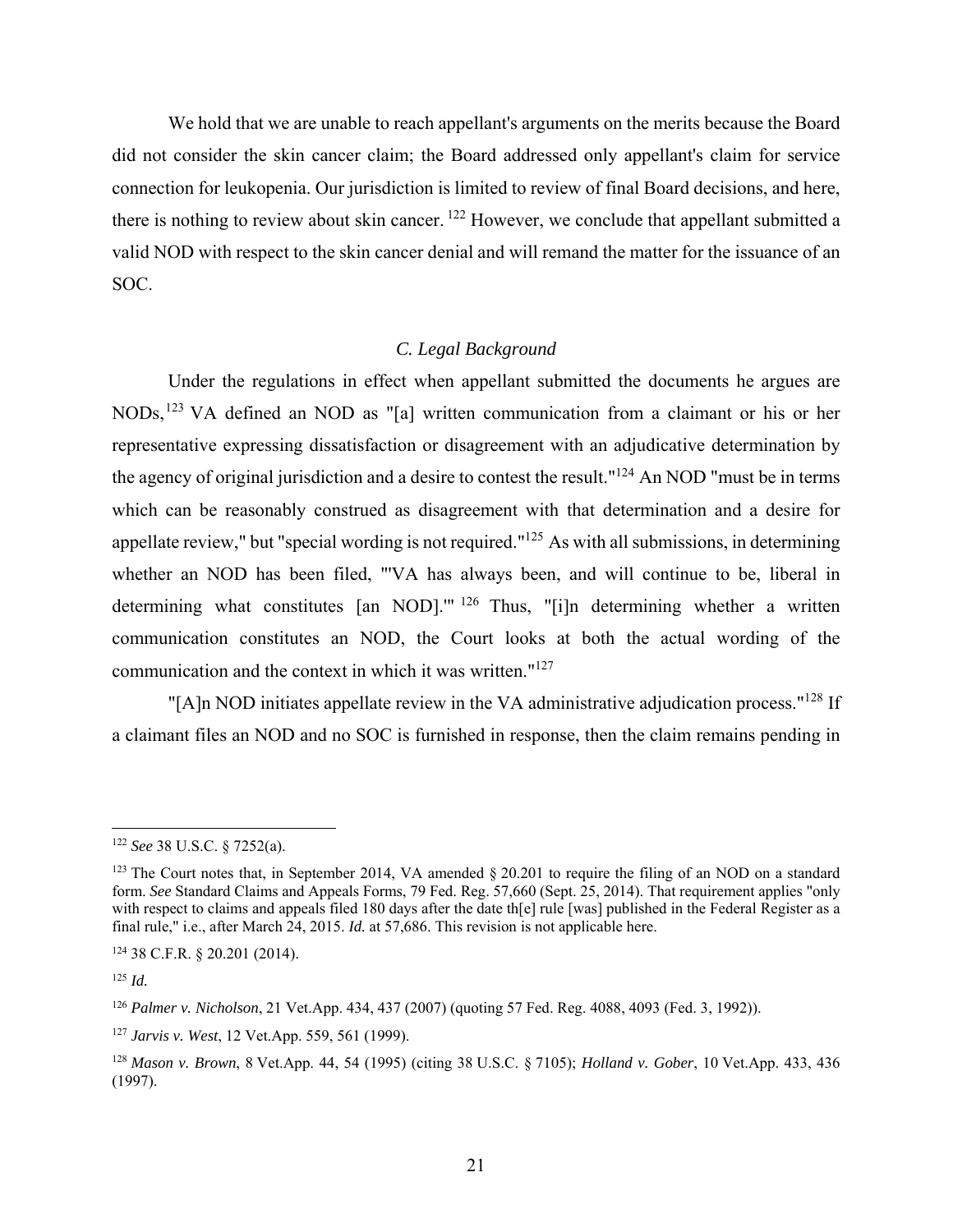appellate status.<sup>129</sup> The Court reviews de novo whether a timely NOD has been filed.<sup>130</sup> When presented with evidence of a timely NOD to which the RO has not responded, the proper remedy is for the Court to vacate the Board decision and remand the matter for the Board to address it and order the appropriate procedural compliance.<sup>131</sup> Thus, the Secretary's arguments regarding the Court's lack of jurisdiction are not correct. We have jurisdiction "where the Board failed to address a claim or matter even though a valid NOD has been filed as to an RO's adverse decision on that claim or matter."132

#### *D. Analysis*

 Our analysis turns on the November 2014 letter appellant submitted to VA, along with the evidence he attached to it and the claim form he submitted that same month.<sup>133</sup> Although in his November 2014 submission appellant requested that his denied skin cancer claim be reopened and considered in light of his exposure to Agent Orange, his submission could not constitute a request to reopen a previously denied claim because the submission was filed within the 1-year period to appeal the March and September 2014 denials and those denials had not yet become final.<sup>134</sup> "[A] claim becomes final and subject to a motion to reopen only after the period for appeal has run."135

In *Jennings v. Mansfield*, the appellant challenged a Board decision finding no clear and unmistakable error in a 1954 rating decision that found a doctor's letter was not a request to reopen.136 The Federal Circuit affirmed a decision of this Court affirming the Board because it held that the rating decision would not have become final at the time the letter was submitted.<sup>137</sup> The court held that "a claim becomes final and subject to a motion to reopen only after the period

1

<sup>129</sup> *See Tablazon v. Brown*, 8 Vet.App. 359, 361 (1995).

<sup>130</sup> *See Fenderson v. West*, 12 Vet.App. 119, 132 (1999); *Beyrle v. Brown*, 9 Vet.App. 24, 28 (1996).

<sup>131</sup> *Anderson v. Principi*, 18 Vet.App. 371, 374 (2004); *Manlincon v. West*, 12 Vet.App. 238, 240-41 (1999); *Fenderson*, 12 Vet.App. at 132; *Holland*, 10 Vet.App. at 36.

<sup>132</sup> *Anderson*, 18 Vet.App. at 378 (Steinberg, J., concurring); *see also Barringer v. Peake*, 22 Vet.App. 242, 244 (2008) (Court has jurisdiction to review whether the Board erred in failing to address a reasonably raised claim).

<sup>133</sup> *See* R. at 758, 819-21.

<sup>134 38</sup> U.S.C. § 7105(b); *see Young v. Shinseki*, 22 Vet.App. 461, 466-67 (2009).

<sup>135</sup> *Jennings v. Mansfield*, 509 F.3d 1362, 1367-68 (Fed. Cir. 2007).

<sup>136</sup> *Id.* at 1367.

<sup>137</sup> *Id.* at 1368.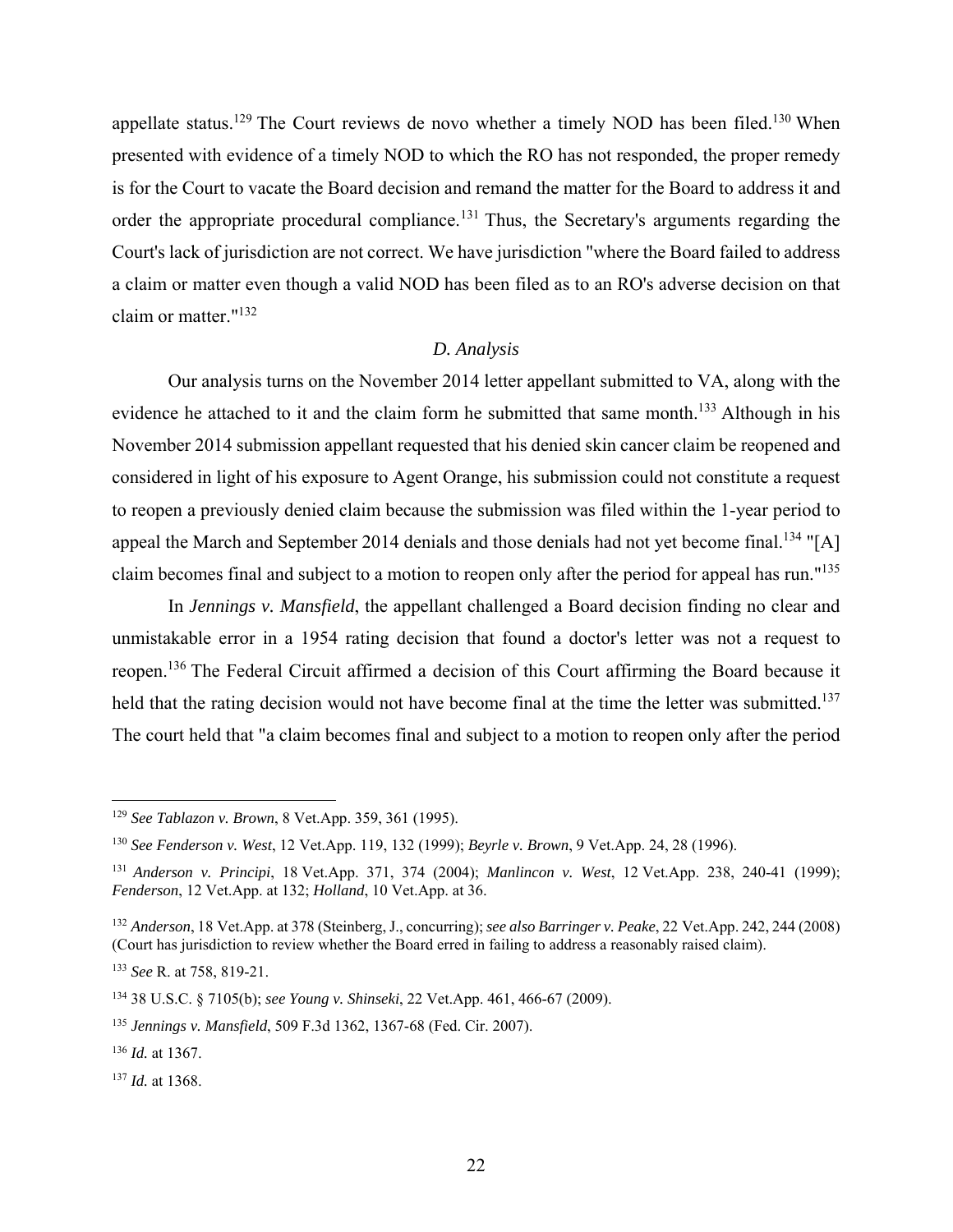for appeal has run. Any interim submissions before finality must be considered by the VA as part of the original claim."138 Relying on *Jennings*, this Court in *Young* held that a document received within one year of a September 1996 rating decision could not constitute a claim to reopen because the rating decision was not yet final.<sup>139</sup> Because the Board and the Court on de novo review also found the document did not constitute an NOD, appellant in that case was not entitled to an earlier effective date based on a unadjudicated claim.<sup>140</sup>

 Similarly, here, appellant's November 2014 letter was received within 1 year of the March and September 2014 rating decisions, when neither had yet become final. Thus, at the time of the November 2014 letter, there was no prior final decision to reopen and his submission cannot constitute a request to reopen. Instead, the filing must be considered by VA as part of the original claim.141 Having determined that the November 2014 letter was improperly adjudicated as a request to reopen, we now turn to whether it constitutes an NOD.

 When we view the November 2014 letter in the context of the record as a whole, we hold that appellant's November 2014 letter, considered with the new claim form and medical evidence attached to the letter, qualifies as a valid NOD.<sup>142</sup> Appellant was pro se at the time, requiring us to sympathetically read his submissions.<sup>143</sup> Doing so, it seems to us that he disagreed with the RO's denial of his claim.144 In the document, he explicitly refers to the March and September 2014 rating decisions that denied service connection for his skin cancer claim and expresses disagreement with those decisions. Appellant does not expressly call his submission an NOD, instead requesting reopening, but the regulation does not require any special wording.<sup>145</sup> Furthermore, in VA's proveteran, nonadversarial system, if there was a question as to what he intended to do in submitting the letter, VA could have inquired as to his intentions.

<sup>138</sup> *Id.*

<sup>139 22</sup> Vet.App. at 466.

<sup>140</sup> *Id.* at 466-67.

<sup>141</sup> *Jennings*, 509 F.3d at 1368.

<sup>142</sup> *See* R. at 758.

<sup>143</sup> *See Comer v. Peake*, 552 F.3d 1362, 1367 (Fed. Cir. 2009).

<sup>144</sup> R. at 758.

<sup>145 38</sup> C.F.R. § 20.201.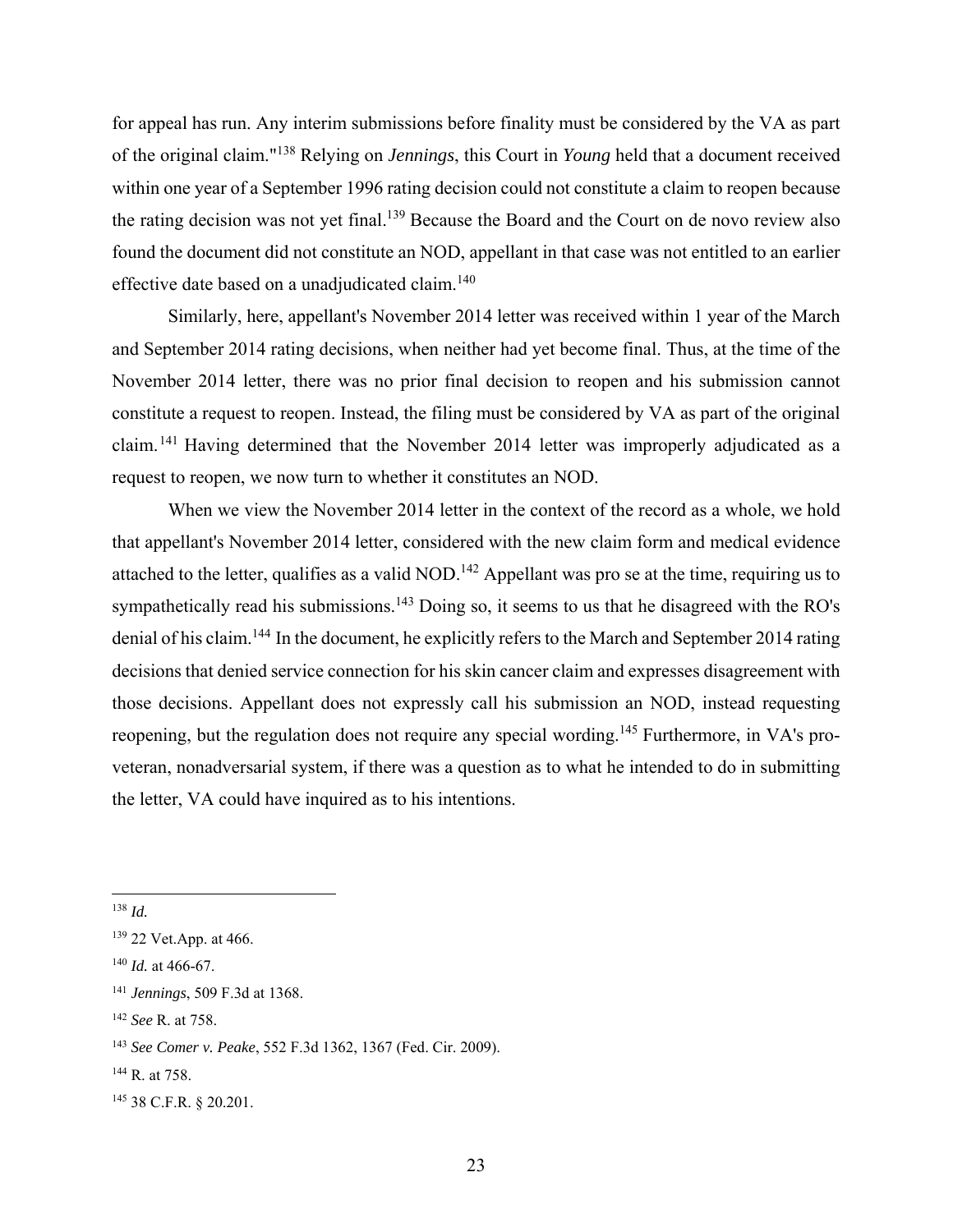Although appellant requested reopening of his skin cancer claim in the November 2014 letter, we hold that the submission could not be a request to reopen because the March and September 2014 rating decisions had not yet become final. Because the November 2014 letter was a written communication that expressed disagreement with the RO's denial of his skin cancer claim, referenced the March and September 2014 rating decisions, and showed an intent to continue to pursue benefits for his skin cancer, we further hold that the November 2014 letter meets the applicable regulatory requirements for an NOD instead. And, because no SOC was ever issued regarding appellant's skin cancer claim and the Board did not address the matter, the proper remedy is to remand the matter for the Board to address it and, if needed, order the required procedural development.146

## **IV. INDIVIDUAL CLAIM: RADIATION RISK ACTIVITY**

#### *A. Parties' Arguments*

Finally, appellant argues that the Palomares incident should be a radiation-risk activity recognized in 38 C.F.R. § 3.309(d) and that its exclusion is arbitrary and capricious or constitutes a violation of due process. We have already held in the context of our class certification order that he lacks standing to make this argument based on his leukopenia diagnosis because leukopenia is not included as a condition presumptively caused by exposure to ionizing radiation.<sup>147</sup> That decision meant appellant could not represent a class challenging § 3.309's exclusion of Palomares as a radiation risk activity based on the denial of a benefit for a presumptive condition. It also effectively validated the Board's conclusion that appellant was not entitled to service connection because leukopenia was not a listed condition under  $\S 3.309$ .<sup>148</sup> But our decision on that question left one argument from appellant unresolved because it was not relevant to the class certification question issue the Court addressed.

Specifically, appellant contends that even though he does not have one of the conditions under § 3.309 for which service connection based on ionizing radiation exposure is presumed, VA

<sup>146</sup> *See Anderson*, 18 Vet.App. at 374; *Fenderson*, 12 Vet.App. at 132; *Holland*, 10 Vet.App. at 436; *see also* 38 C.F.R. § 19.38 (2020) ("When a case is remanded by the Board of Veterans' Appeals, the agency of original jurisdiction will complete the additional development of the evidence or procedural development required.").

<sup>147</sup> *Skaar II*, 32 Vet.App. at 173-74.

<sup>148</sup> R. at 5.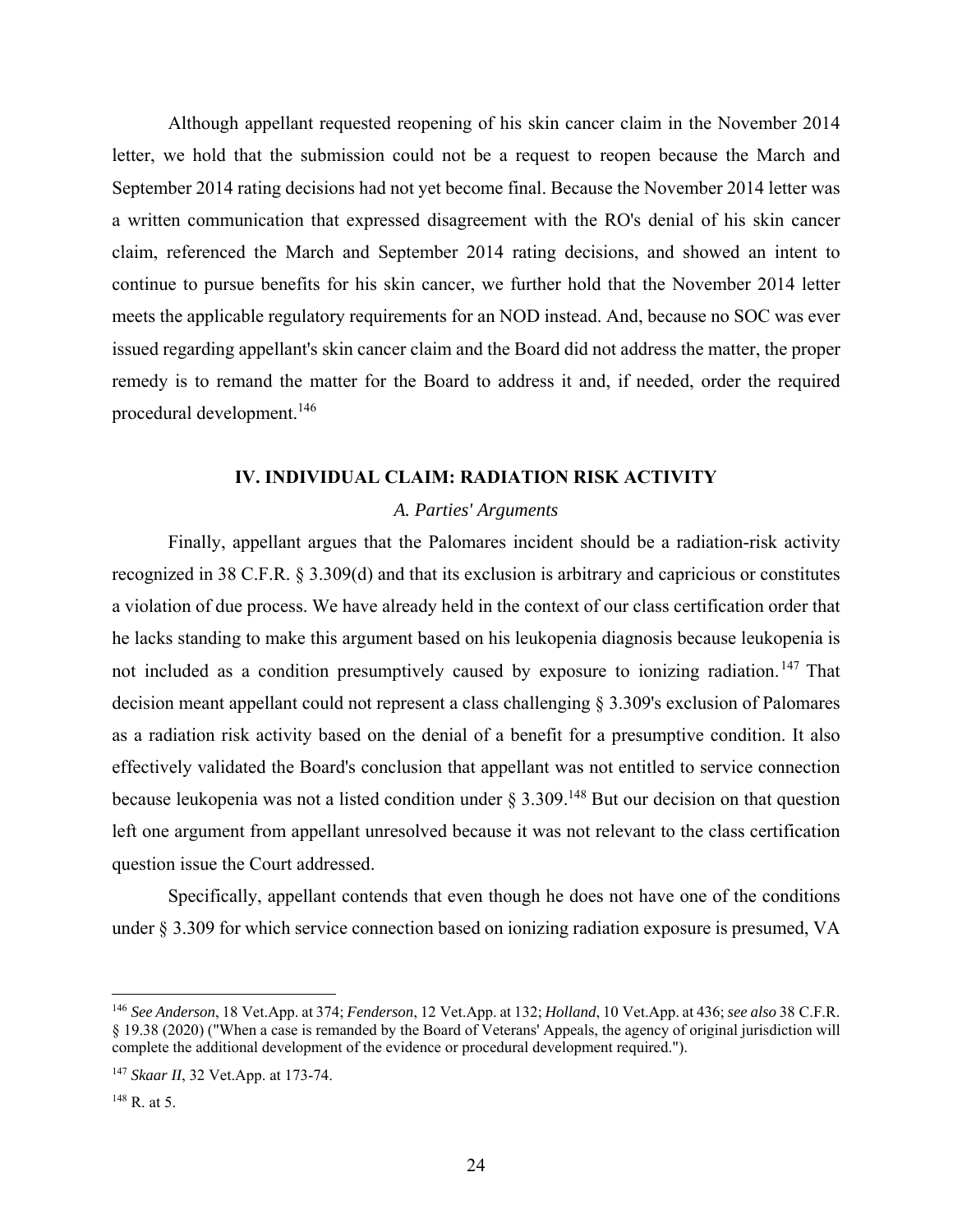still should have considered whether the Palomares cleanup was a radiation risk activity to allow his inclusion on the Ionizing Radiation Registry (IRR). The IRR, maintained by the Veterans Health Administration (VHA), allows access to health examinations for those who are part of the program. Although he acknowledges that leukopenia is not a presumptive condition included in § 3.309, appellant asserts that he should have access to the periodic examinations under the IRR program. The Secretary contends that the Court lacks jurisdiction over this matter because the Board did not address it. We agree with the Secretary that this issue raises a jurisdictional impediment and we will dismiss this aspect of the appeal.

#### *B. Analysis*

 The VHA established the IRR to provide "free clinical evaluations (history, physical and ancillary testing) and health risk communication for eligible Veterans with a history of ionizing radiation exposure during qualifying military service."<sup>149</sup> The IRR was also set up to maintain a database of those exposed to ionizing radiation during military service.<sup>150</sup> The IRR's definition of "radiation risk activity" is the same as that provided in § 3.309, which, as we have made clear, does not include Palomares.151 The VHA directive establishing the program notes that

[e]nrolled Veterans with health concerns related to ionizing radiation who do not qualify as participating in "radiation at-risk activities" are encouraged to discuss their concerns with their primary care provider who may consult or schedule an appointment with an Environmental Health Clinician to discuss their concerns. However, these Veterans are not eligible for inclusion in the registry database.<sup>152</sup>

 In the April 2017 decision on appeal, the Board addressed service connection for leukopenia and no other claim. The Board acknowledged that leukopenia was not a presumptive condition and ended its discussion of  $\S 3.309$ .<sup>153</sup> Appellant makes no argument about this finding and we see no error with it. Because appellant does not argue that he has a presumptive condition

 $\overline{a}$ 

153 R. at 5.

<sup>149</sup> VHA Directive 1301 (Apr. 6, 2017).

 $150$  *Id.* 

<sup>151</sup> *Id.* at 1.

<sup>152</sup> *Id.* at 8.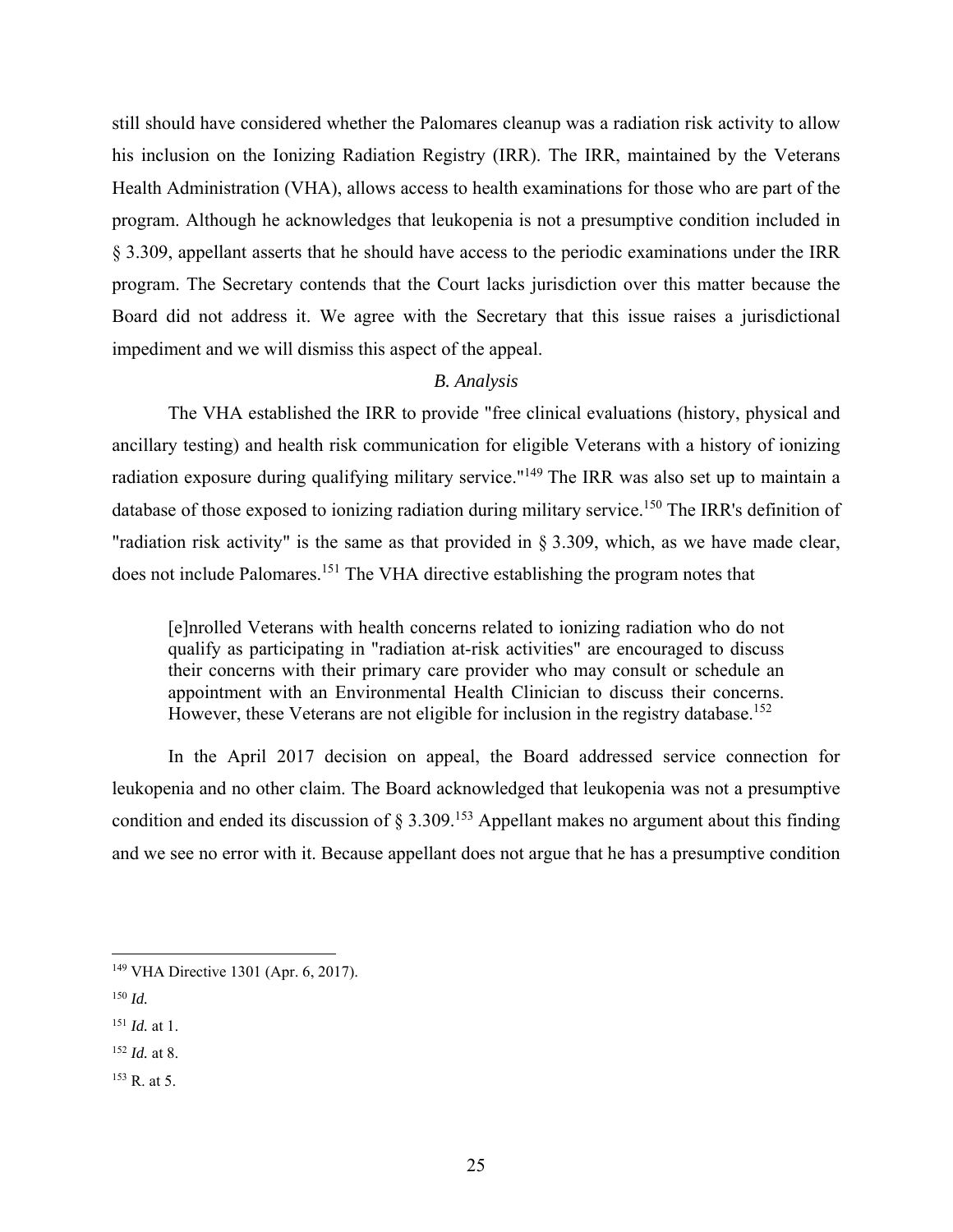under § 3.309, he makes no argument about the decision the Board actually made. So, we deem him to have abandoned an appeal as to that decision.<sup>154</sup>

As to his IRR-exclusion argument, the Board did not address this issue, nor did appellant or the record reasonably raise it below. Indeed, there is no evidence in the record that suggests that appellant has ever applied to be included on the IRR or that he mentioned the issue to VA. Because (1) participation in the Palomares cleanup is not considered a radiation-risk activity, (2) leukopenia, the disability before the Board, is not a presumptive condition under § 3.309, and (3) appellant was not eligible for inclusion in the IRR, the issue was not reasonably raised below. Therefore, the Board was not obligated to address it, and the Court cannot reach this issue.<sup>155</sup>

## **V. APPELLANT'S RIGHTS ON REMAND**

 Because the Court is remanding appellant's leukopenia and skin cancer claims, on remand, appellant may submit additional evidence and argument and has 90 days to do so from the date of VA's postremand notice.<sup>156</sup> The Board must consider any such additional evidence or argument submitted.<sup>157</sup> The Board must also proceed expeditiously.<sup>158</sup>

#### **VI. CONCLUSION**

 After consideration of the parties' briefs, oral arguments, the record on appeal, and the governing law, the Court takes the following actions concerning the class and individual claims on appeal concerning the April 14, 2017, Board decision:

#### CLASS CLAIM

 The Court SETS ASIDE the April 14, 2017, Board decision denying service connection for leukopenia and REMANDS the matter for the Board to readjudicate appellant's claim under

<u>.</u>

<sup>154</sup> *See Pederson*, 27 Vet.App. at 281-86.

<sup>155</sup> *See* 38 U.S.C. § 7252(a) (providing this Court with "exclusive jurisdiction to review decisions of the Board of Veterans' Appeals"); *see also Ledford v. West*, 136 F.3d 776, 779 (Fed. Cir. 1998) ("[T]he court's jurisdiction is premised on and defined by the Board's decision concerning the matter being appealed.").

<sup>156</sup> *Kutscherousky v. West*, 12 Vet.App. 369, 372-73 (1999) (per curiam order); *see also Clark v. O'Rourke*, 30 Vet.App. 92 (2018).

<sup>157</sup> *Kay v. Principi*, 16 Vet.App. 529, 534 (2002).

<sup>158 38</sup> U.S.C. §§ 5109B, 7112.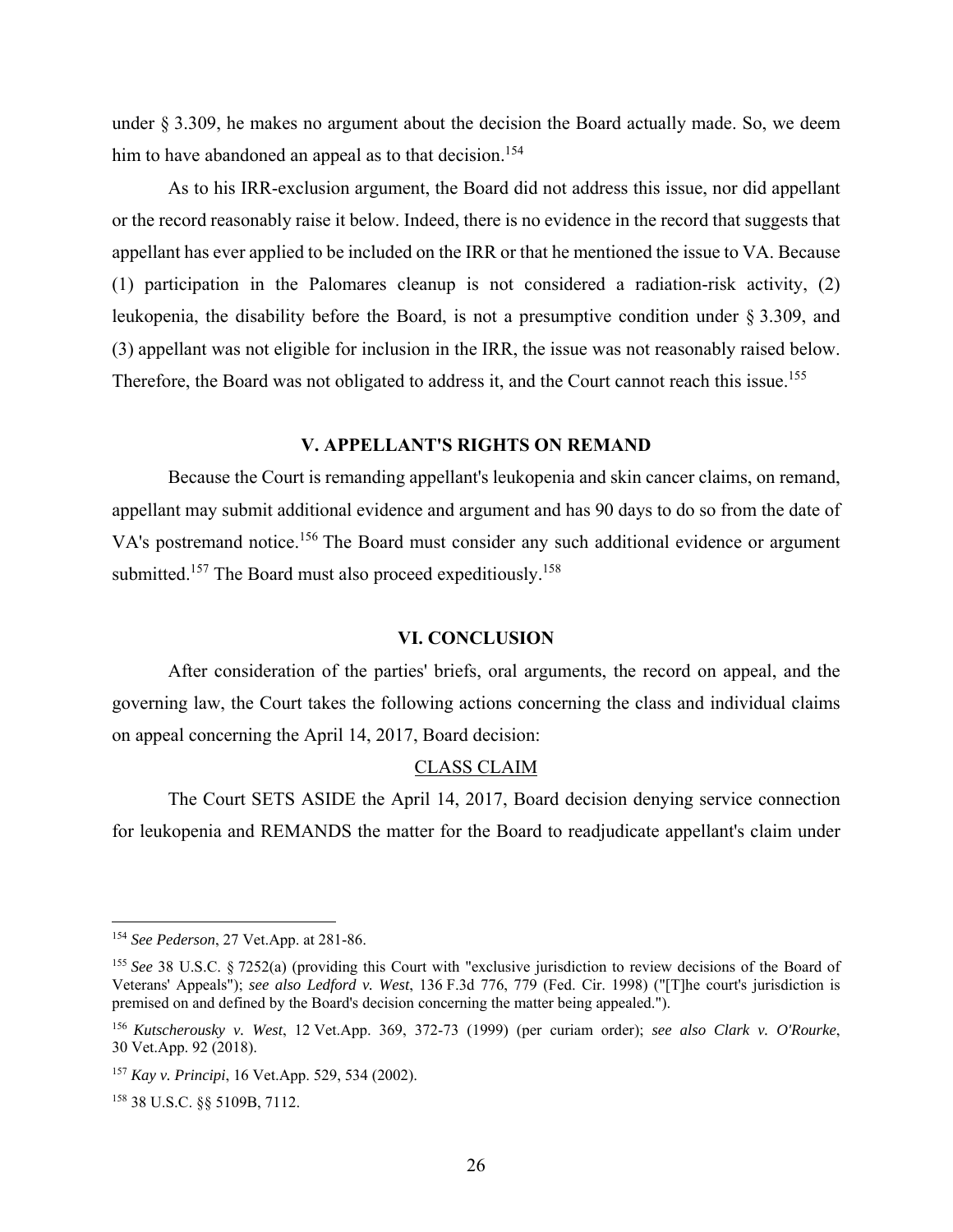§ 38 C.F.R. § 3.311 in accordance with this opinion. This portion of our decision applies to the class certified in this matter, specifically to the following:

All U.S. veterans who were present at the 1966 cleanup of plutonium dust at Palomares, Spain, and whose application for service-connected disability compensation based on exposure to ionizing radiation VA has denied or will deny by relying, at least in part, on the findings of dose estimates requested under 38 C.F.R. § 3.311, except those whose claims have been denied and relevant appeal windows of those denials have expired, or those whose claims have been denied solely based on dose estimates obtained before 2001.

### INDIVIDUAL CLAIMS

 The Court SETS ASIDE the Board's April 14, 2017, decision with respect to appellant's skin cancer claim and REMANDS the matter for further proceedings consistent with this opinion. We DISMISS for lack of jurisdiction the Board's decision with respect to appellant's claims concerning 38 C.F.R. § 3.309.

MEREDITH, *Judge*, concurring in part in the result and dissenting in part: I agree with the majority that the April 14, 2017, decision of the Board of Veterans' Appeals (Board) denying the appellant's disability compensation claim for leukopenia must be set aside and the matter remanded for further adjudication and development, and I agree that the Court lacks jurisdiction to address the appellant's arguments related to 38 C.F.R. § 3.309 based on potential inclusion in the Ionizing Radiation Registry (IRR).<sup>159</sup> I write separately for three reasons: First, I cannot join the majority's analysis concerning the appellant's leukopenia claim and the scientific validity of dose estimates obtained by VA pursuant to 38 C.F.R. § 3.311, because of the materials on which the majority relies and the majority's treatment of the class. My position remains, as stated throughout these proceedings, that the Court does not have jurisdiction over most of the class members and further lacks jurisdiction to consider the nearly 3400 pages of evidence and argument submitted to the

<sup>&</sup>lt;sup>159</sup> Although I concur in the determination regarding the Court's lack of jurisdiction, I do not adopt the panel's analysis or ultimate conclusion to "*DISMISS for lack of jurisdiction the Board's decision* with respect to appellant's claims concerning 38 C.F.R. § 3.309." *Ante* at 27 (emphasis added). The Board addressed § 3.309 solely with respect to the appellant's claim for leukopenia, finding that presumptive service connection was not warranted because leukopenia is not a presumptive condition, Record (R.) at 5, a theory the appellant abandoned here on appeal. *See Pederson v. McDonald*, 27 Vet.App. 276, 285 (2015) (en banc). The Board did not address inclusion in the IRR or a claim for skin cancer. Because the appellant has not, in my view, established that the Board erred by not addressing those matters, the Court lacks jurisdiction to consider his arguments. However, there is no Board decision to dismiss.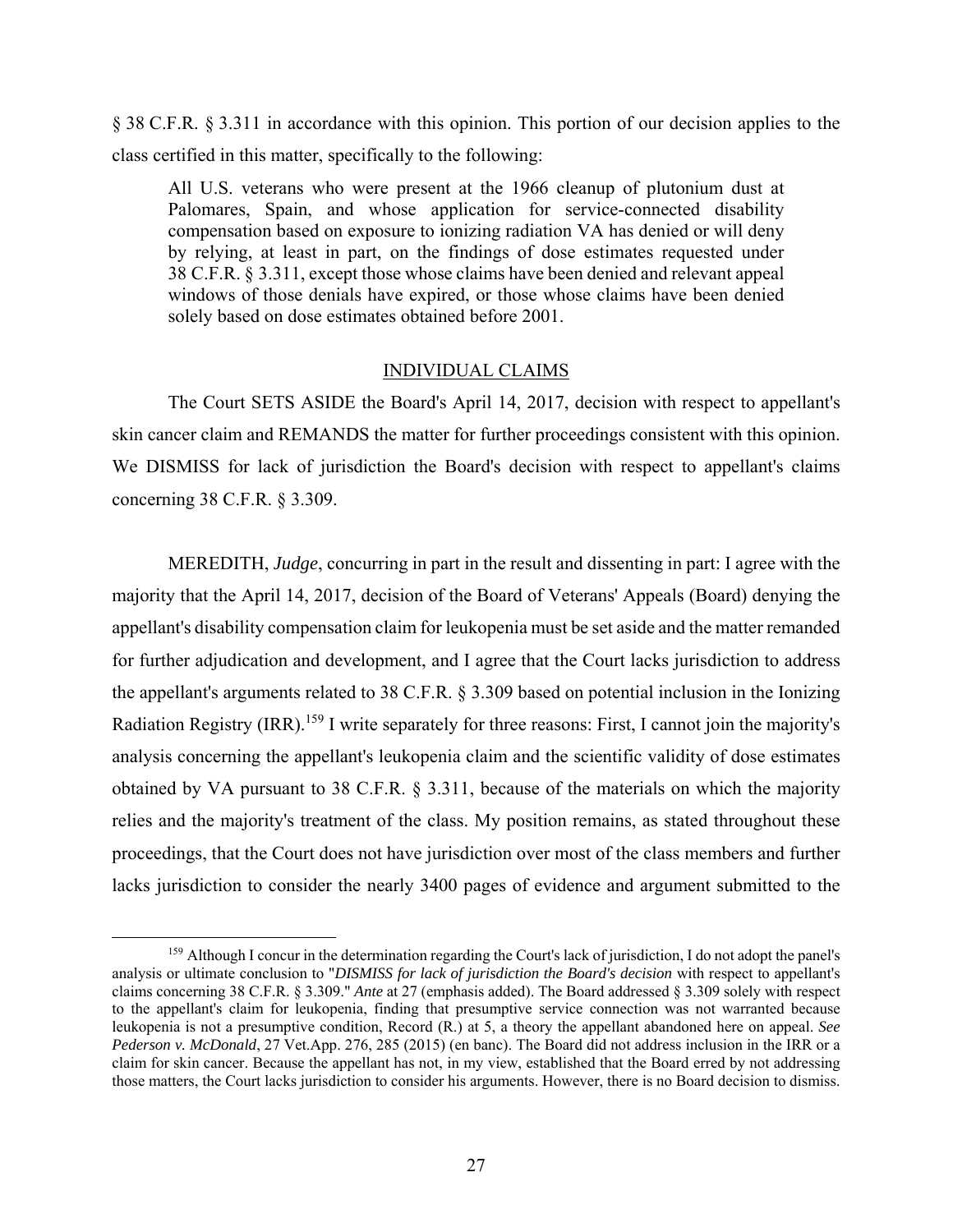Board following the Court's limited remand, including any Board reference to that evidence in its supplemental analysis and the parties' arguments based on that evidence.<sup>160</sup> See Henderson v. *Shinseki*, 562 U.S. 428, 434-35 (2011) (reaffirming that objections to subject matter jurisdiction may be raised at any time); *see also Kontrick v. Ryan*, 540 U.S. 443, 455 (2004). Moreover, although I agree that the appellant's claim for leukopenia must be remanded, the majority states that "[t]his portion of our decision applies to the class certified in this matter," *ante* at 27, without explaining what that means in application to the class or without discussing the propriety of continuing the class action.

Second, I must respectfully dissent from the Court's conclusion that the appellant had submitted a valid Notice of Disagreement (NOD) with the VA regional office's (RO's) decision denying disability benefits for skin cancer. As explained below, the appellant's arguments concerning a pending NOD are late-raised and undeveloped and, in my view, legally incorrect.<sup>161</sup>

And, finally, I am compelled to comment that the result here demonstrates that the en banc Court's resurrection of the limited remand mechanism, for the purpose of deciding the appellant's motion for class certification, turned out not to be an effective tool. More than 3 years after the appellant appealed the April 2017 Board decision, the panel is left with no choice but to conclude that the Board provided an inadequate statement of reasons or bases for its decision and to remand the matter for readjudication—the same relief that the en banc Court could have, and in my view, should have initially provided. *See Skaar I*, 31 Vet.App. at 29-30, 32 (Pietsch, J., dissenting); *see also Skaar II*, 32 Vet.App. at 217-18 (Falvey, J., dissenting); *Skaar v. Wilkie* (*Skaar III*), No. 17-2574, 2020 WL 3564269, at \*3 n.6 (July 1, 2020) (Meredith, J., dissenting). Instead, the parties and the en banc Court expended considerable time and resources debating the efficacy of conducting class actions in the appellate context and the bounds of the Court's jurisdiction, without bringing the appellant any closer to receiving a decision that adequately addresses the merits of whether the dose estimates relied on by VA are based on a methodology that complies with 38 C.F.R. § 3.311(c).

 <sup>160</sup> In this regard, I incorporate by reference Judge Pietsch's and Judge Falvey's respective dissents to the Court's limited remand order and order certifying the class, which dissents I completely joined. *See Skaar v. Wilkie*  (*Skaar I*), 31 Vet.App. 16, 22-32 (2019) (en banc order) (Pietsch, J., dissenting); *see also Skaar v. Wilkie* (*Skaar II*), 32 Vet.App. 156, 208-25 (2019) (en banc order) (Falvey, J., dissenting).

<sup>&</sup>lt;sup>161</sup> In the absence of an NOD placing a skin cancer claim into appellate status and a Board decision addressing that claim, I agree with the majority's conclusion that the Court cannot address the merits of any of the appellant's substantive arguments related to skin cancer and § 3.309. *See ante* at 21.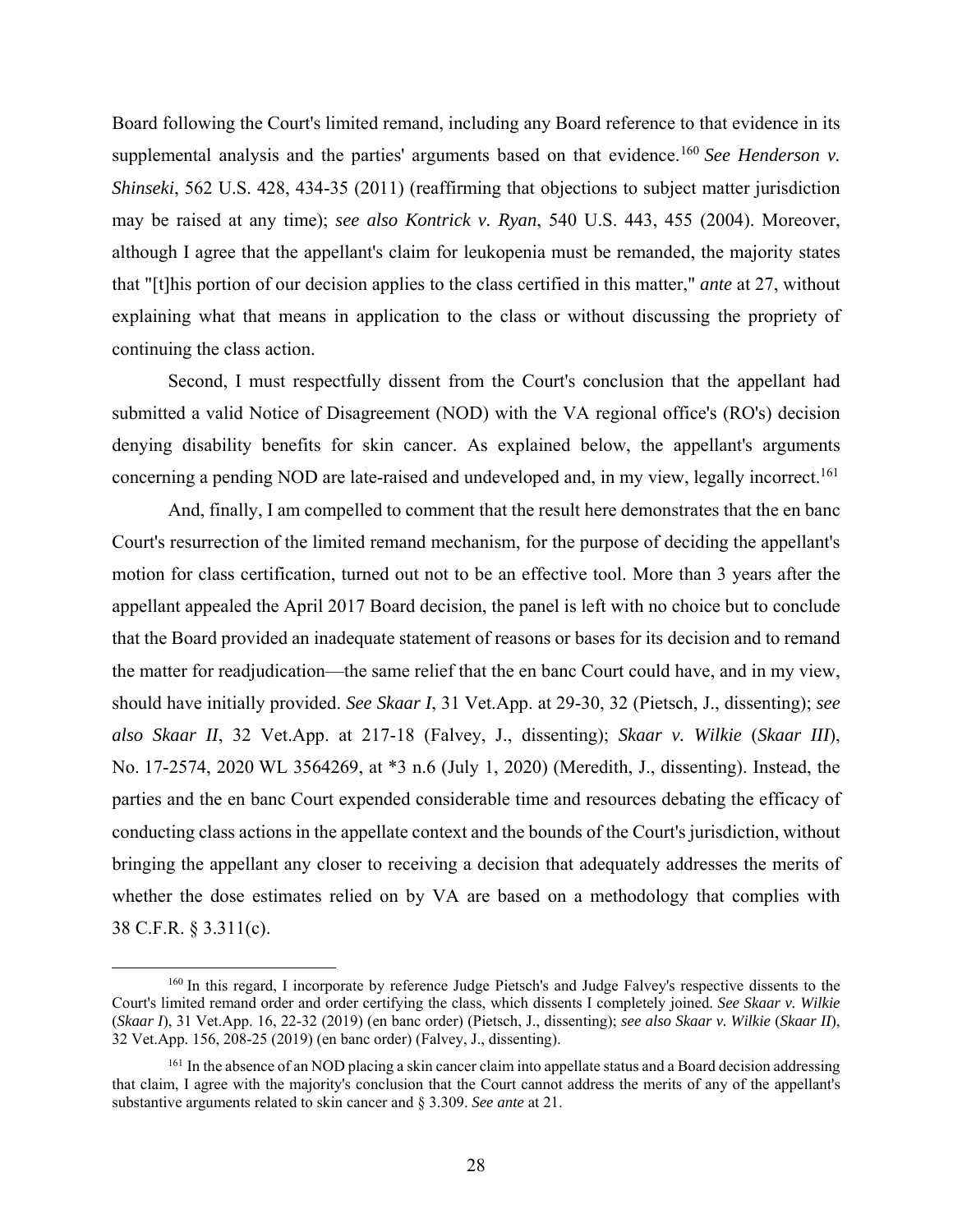# **I. LEUKOPENIA CLAIM: VALIDITY OF DOSE ESTIMATES PURSUANT TO 38 C.F.R. § 3.311**

It is well settled that the Board is required to consider all theories of entitlement to VA benefits that are either raised by the claimant or reasonably raised by the record. *Robinson v. Peake*, 21 Vet.App. 545, 553 (2008), *aff'd sub nom. Robinson v. Shinseki*, 557 F.3d 1355 (Fed. Cir. 2009). For that reason, I fully concur in the majority's decision to set aside the Board's April 2017 decision; the Board, at that time, did not address the appellant's 38 C.F.R. § 3.311 arguments. *See*  R. at 1-12, 106-07, 778-83. I, however, would draw that conclusion based solely on the content of the April 2017 Board decision, the evidence and arguments then before the Agency, and the contentions raised in the appellant's initial briefing to the Court.<sup>162</sup>

As for proceedings since that time, for the reasons stated more fully by Judge Pietsch in her dissent to the Court's limited remand order, *see Skaar I*, 31 Vet.App. at 30-32 (Pietsch, J., dissenting), I continue to believe that the Court exceeded the bounds of its jurisdiction by remanding the matter to the Board to address the scientific validity of the methods applied in arriving at a dose estimate and by permitting the appellant to submit additional evidence and argument, yet constraining the broad discretion ordinarily afforded to the Secretary in developing a claim. *See Douglas v. Shinseki*, 23 Vet.App. 19, 22-23 (2009) (discussing the statutory and regulatory provisions supporting the Secretary's broad authority to develop a claim); *Shoffner v. Principi*, 16 Vet.App. 208, 213 (2002) (stating that 38 C.F.R. § 3.304(c) provides the Secretary "the discretion to determine how much development is necessary for a determination of service connection to be made"); 38 C.F.R. § 3.304(c) (2020) ("The development of evidence in connection with claims for service connection will be accomplished *when deemed necessary*." (emphasis added)). And, regardless of the propriety of the scope of the limited remand, "[b]ecause the [Notice of Appeal] triggering our jurisdiction relates only to the April 2017 Board decision," our review remains constrained by statute to the 2017 Board decision and the materials then before the Board. *Skaar I*, 31 Vet.App. at 31 (Pietsch, J., dissenting); *see Skaar II*, 32 Vet.App. at 216-17 (Falvey, J., dissenting).

<sup>&</sup>lt;sup>162</sup> For the reasons stated in my dissent to the panel's order denying the Secretary's motions to strike the attachments and related arguments to the appellant's briefs, my review would be limited to those arguments that do not rely on the documents attached to his briefs. *See Skaar III*, 2020 WL 3564269, at \*3-8 (Meredith, J., dissenting).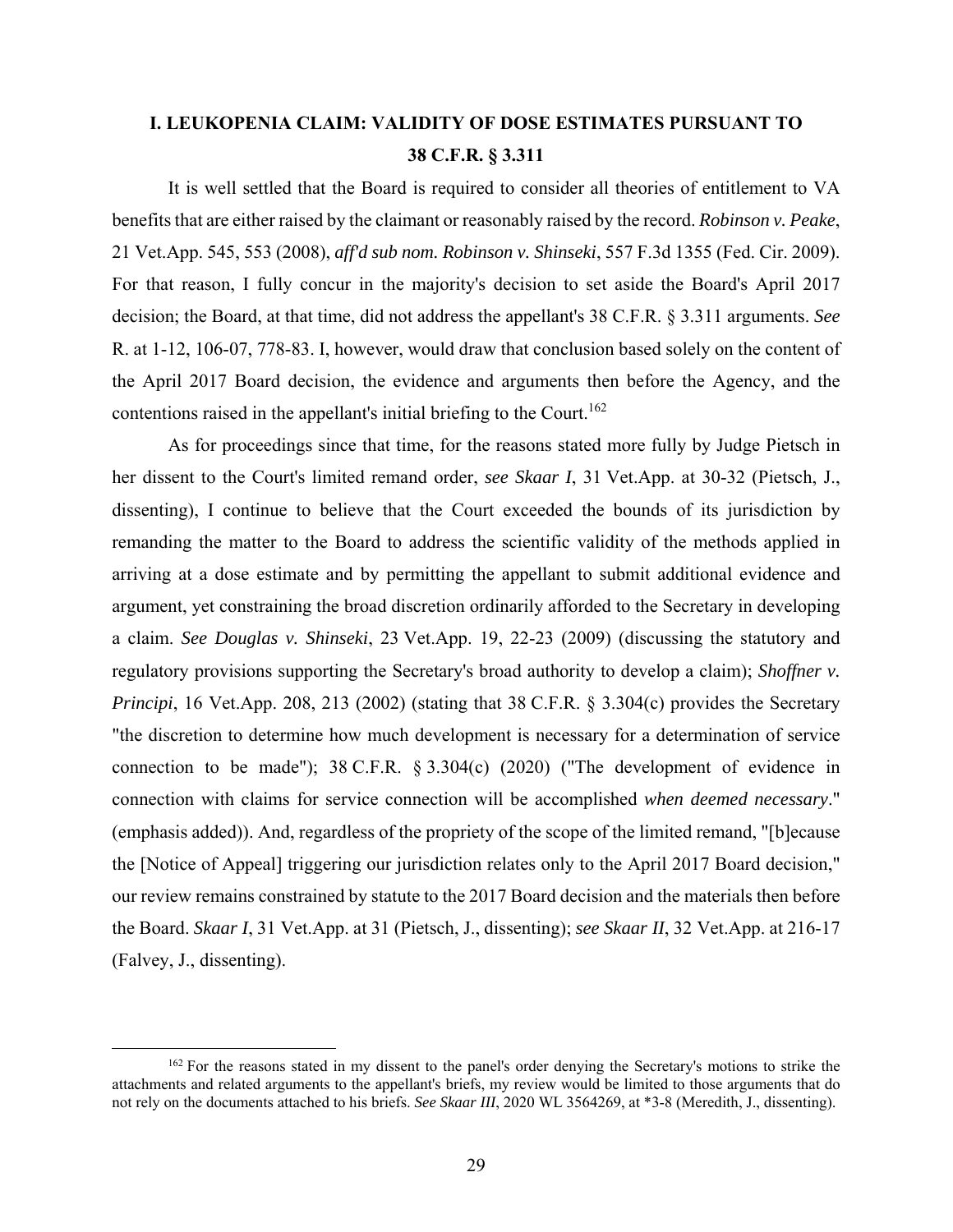Further, even assuming that the Court has jurisdiction to review the Board's supplemental statement of reasons or bases and the evidence added to the record following the Court's limited remand, the Board's supplemental analysis demonstrates that the Court's limited remand did not allow for meaningful review of the appellant's challenges to the methodologies employed by the Air Force and the dose estimates relied on by VA in adjudicating his claim. In this regard, it is noteworthy that the majority faults the Board for finding, "on its face," that the June 2014 dose estimate "is based on sound scientific evidence," Board Mar. 26, 2019, Supplemental Statement at 5, but agrees at the same time "with the Board's determination that whether the dose estimate evidence before it is sound may require scientific expertise beyond what the Board can provide independently." *Ante* at 16.

I do not disagree that scientific expertise may be required to adequately address the appellant's arguments and evidence, including the Labat-Anderson report and Dr. Frank von Hippel's December 2017 opinion regarding that report and the Air Force's radiation dose estimates. *Cf. Colvin v. Derwinski*, 1 Vet.App. 171, 172 (1991) (finding that the Board is prohibited from "provid[ing] [its] own medical judgment in the guise of a Board opinion"), *overruled on other grounds by Hodge v. West*, 155 F.3d 1356 (Fed. Cir. 1998); 38 C.F.R. § 3.311(a)(3) (2020) (requiring VA to obtain an independent expert radiation dose estimate "[w]hen necessary to reconcile a material difference between an estimate of dose, from a credible source, submitted by or on behalf of a claimant, and dose data derived from official military records"). But, by retaining jurisdiction, the en banc Court, in its limited remand, prevented the Board from developing the evidence the panel now agrees may be necessary to adjudicate the scientific validity of the disputed dose estimates. *See Skaar I*, 31 Vet.App. at 19 (remanding the case "*solely* for the Board to provide a supplemental statement of reasons or bases" and ordering that, "regardless of the outcome of the Board's determination on remand, the Board **shall not take any further action** beyond the response required by this order unless and until the Court relinquishes jurisdiction over the matter" (bold emphasis added)). Indeed, the Board recognized these restrictions on its jurisdiction,<sup>163</sup> and

<sup>&</sup>lt;sup>163</sup> The Board stated in relevant part:

<sup>[</sup>A]t no time *prior to* the Board's April 2017 decision did the appellant offer his own independent dose estimate. Such a report would have been considered by the Board, and the Board would have been required to determine its probative value in making a decision. Without an independent dose estimate, and without a rational basis to reject the competent findings of the Air Force which were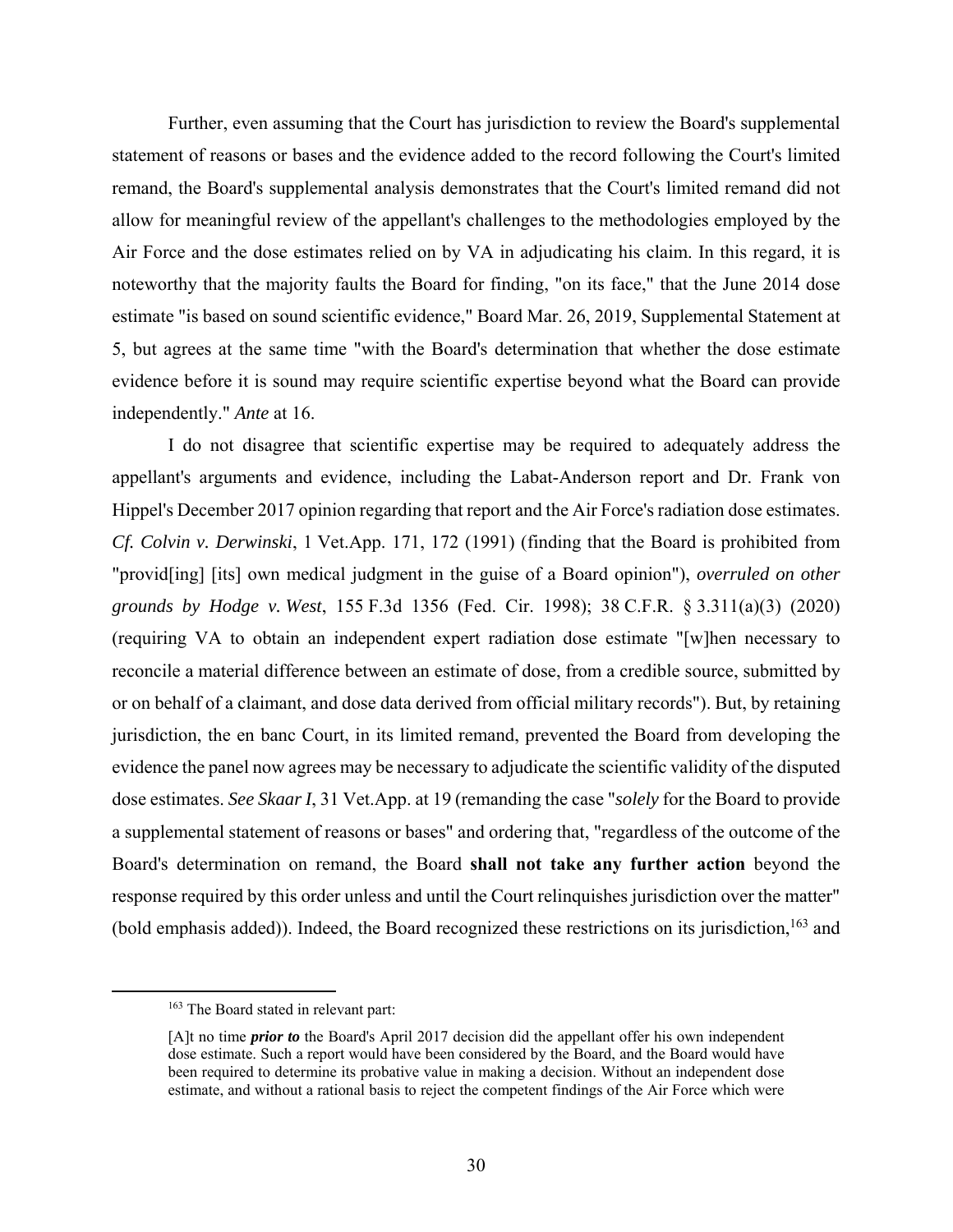the effect of those restrictions were not lost on the parties. *See* Appellant's Response to the Court's Feb. 1, 2019, Order at 1-2 (asserting that the Board ignored 3390 pages of evidence submitted on limited remand); Secretary's Response to the Court's Feb. 1, 2019, Order at 7-9 (arguing that the Board lacks authority to render decisions requiring specialized expertise and that the Board was precluded from obtaining any additional evidence interpreting the highly technical Labat-Anderson report). Thus, I would not, under the unusual circumstances of this case, conclude that the Board "abdicate[d] its responsibility to assess whether the evidence before it is 'sound.'" *Ante*  at 16.

The remand ordered today, including the Court's relinquishment of jurisdiction, affords the appellant the relief he should have received initially and the Board the opportunity to obtain and consider all the evidence deemed necessary to decide the claim. I would expect, after the protracted nature of these proceedings, that the Secretary will fulfill his statutory obligation to proceed expeditiously, fully consider the post-April 2017 evidence and argument added to the record, and develop evidence, as necessary, to fully and fairly adjudicate the appellant's  $\S 3.311$  claim.<sup>164</sup>

*Id.* (bold emphasis added).

relied on by various VA personnel, the Board could not find that the lay opinions offered by the appellant prior to the April 2017 decision outweigh the opinions offered by experts in the field.

Board Mar. 26, 2019, Supplemental Statement at 5. And, regarding the arguments submitted following the Court's limited remand, the Board concluded as follows:

<sup>[</sup>W]hile the appellant has since raised numerous challenges to the methodology used, in evaluating the evidence **the Board is limited to the evidence that is available to it at the time a decision is rendered**. While the appellant's October 2014 and September 2016 letters raised challenges to the dose estimate there was no evidence that the claimant has any expertise in the field of preparing dose estimates, or that he had access to the evidence considered by the United States Air Force when they offered their revised opinion in June 2014. **As such, in April 2017 the Board had no evidentiary basis to reject the opinion offered by the Air Force**.

 $164$  As to whether § 3.311(c)(1)(i)'s requirement that VA rely on "sound scientific and medical evidence" applies equally to subsection  $(c)(2)$ , the majority seems to provide conflicting statements regarding the scope of its opinion. On the one hand, the majority states that the requirement applies to both subsections and that "[t]o hold otherwise would mean that the standard for granting a claim based on exposure to ionizing radiation is different than the standard for denying a claim." *Ante* at 9. On the other hand, the majority states as follows: "We have no occasion in this appeal to consider whether, given the regulation's express language, the quality of evidence under subsection (1) differs from the quality of the evidence under subsection (2), and, therefore, we express no views on that question." *Ante* at 10. In either case, the majority's discussion in this regard appears to be dicta because the discussion is unnecessary to its decision, which sets aside the Board's decision based on an inadequate statement of reasons or bases.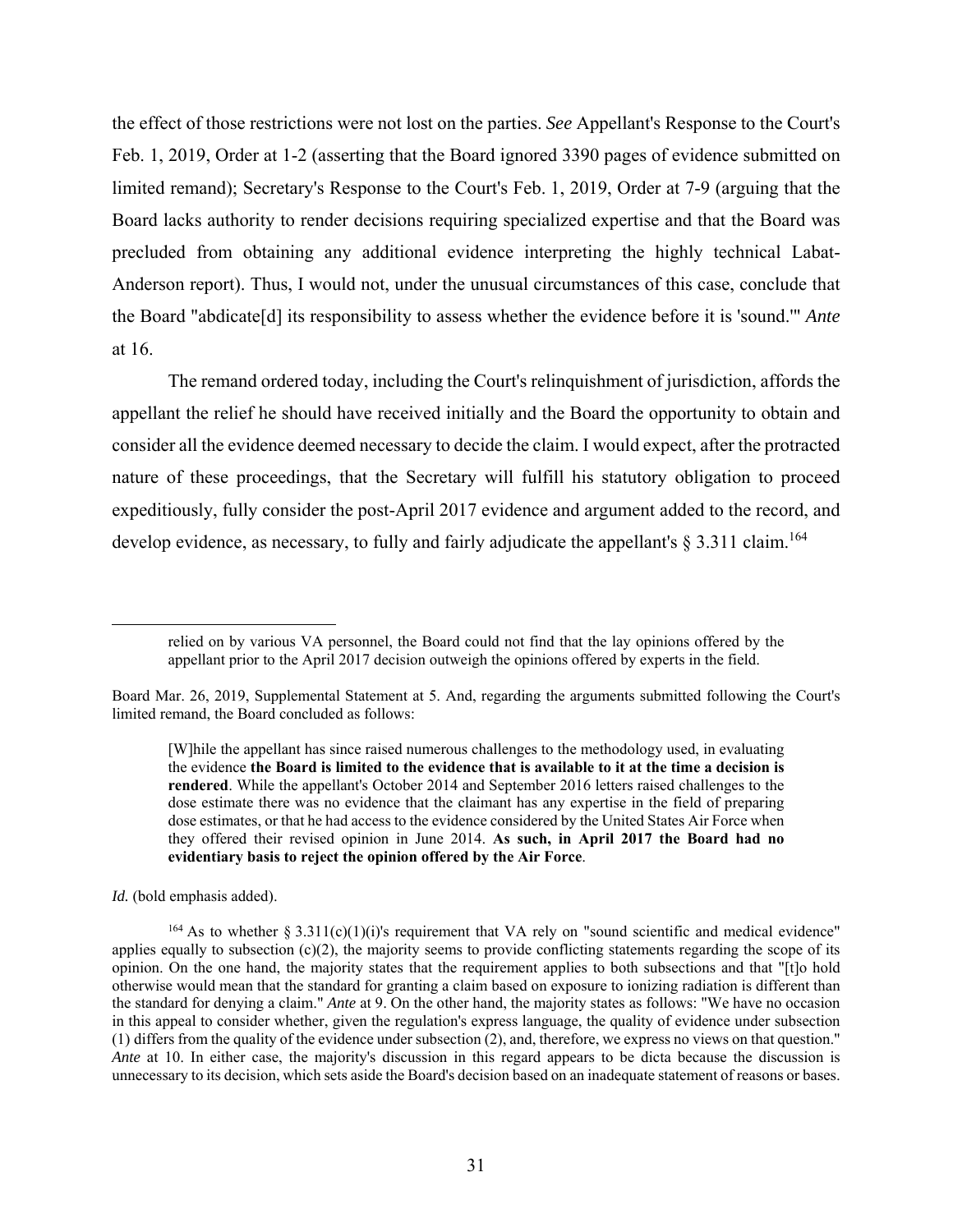#### **II. CLASS CLAIM: REMEDY**

Next, although I agree that the April 14, 2017, Board decision denying disability compensation for leukopenia must be set aside and the appellant's individual claim remanded for readjudication, I cannot join the majority's conclusion that "[t]his portion of our decision applies to the class certified in this matter." *Ante* at 27. To begin, the majority provides no context for its declaration and, considering that this is the first time that the Court has certified a class in an individual appeal of a Board decision, some explanation is required. Further, although my position remains, as stated by Judge Falvey in his dissent to the class certification order, *see Skaar II*, 32 Vet.App. at 210-15, that the en banc majority exceeded our jurisdiction when it certified a class to include veterans who have not yet filed a claim and veterans who have filed claims that remain pending before VA at any level—the so-called "Future-Future claimants" and "Present-Future claimants"—we are now left to surmise how the Court's decision today will affect the certified class. For example, given that the class issue has not yet been resolved and the Court is not retaining jurisdiction, who will have jurisdiction over the class after mandate issues? Is it possible for the class to be "pending" before VA? Would the class travel with the appellant's claim to the Board and, if additional development is required, to the RO? And, what effect would that have on the status of any class members' pending claims, or the Agency's ability to process a new claim? Are the class members in limbo until the Agency adjudicates, on a fully developed record, the appellant's challenges to the dose estimates relied on by VA?

Under the circumstances, I would suggest that the Court instead, pursuant to its duty to monitor its class decision, sua sponte consider the continued propriety of maintaining the class action. *See Amara v. CIGNA Corp.*, 775 F.3d 510, 520 (2d Cir. 2014) (noting that Rule 23 of the Federal Rules of Civil Procedure "requires courts to 'reassess . . . class rulings as the case develops,' and to ensure continued compliance with Rule 23's requirements" (citation omitted)); *Kingery v. Quicken Loans, Inc.*, 2014 U.S. Dist. LEXIS 75811, at \*2 (S.D. W. Va. June 4, 2014) ("Even after the court has certified a class, it 'is duty bound to monitor its class decision and, where certification proves improvident, to decertify, subclassify, alter, or otherwise amend its class certification.'" (quoting *Chisolm v. TranSouth Fin. Corp*., 194 F.R.D. 538, 544 (E.D. Va. 2000))). As stated by the en banc majority in its class certification order, "[t]he class seeks a single classwide injunction ordering VA to comply with the provisions of § 3.311." *Skaar II*, 32 Vet.App. at 194. But that is not the decision that the Court reaches today. *Compare ante* at 13-18, 26-27, *with*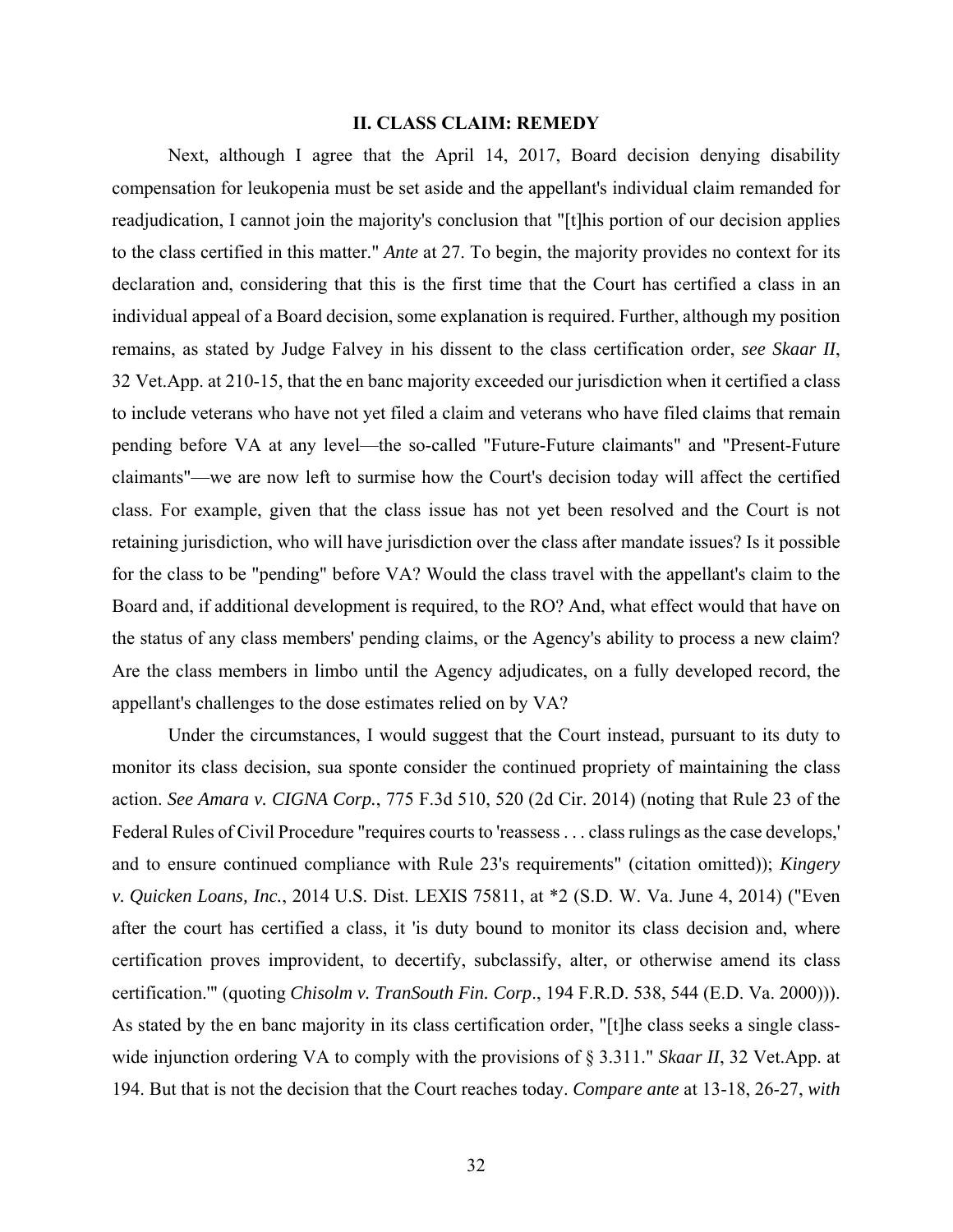*Skaar II*, 32 Vet. App at 194 (stating that, "if the class succeeds on the merits, 'injunctive relief or corresponding declaratory relief'—in the form of an order from this Court to the Secretary that he comply with the provisions of § 3.311—'is appropriate respecting the class as a whole'" (quoting FED. R. CIV. P. 23 (b)(2))). Rather, the Board's inadequate statement of reasons or bases frustrates judicial review, precluding our ability to provide the requested class-wide relief and compelling us to remand the matter for full readjudication without retaining jurisdiction. And, we have no reason to assume that further adjudication of the appellant's claim will lead to a final Board decision adverse to the appellant or subsequent appellate review of the class issue for which he is the representative. How, then, would the substantive issue be resolved for the class members?

Further, in certifying the class, the en banc majority recognized that "class actions before this Court are the exception, not the rule," and laid out a nonexhaustive set of factors for consideration on a case-by-case basis. *Skaar II*, 32 Vet.App. at 196; *see id*. at 194-99. Although no one factor was identified as determinative, it is noteworthy that a factor found to weigh in favor of certification was the purported completeness of the record. *Id.* at 199. Specifically, the en banc majority emphasized that (1) the appellant and the class submitted scientific evidence challenging the validity of the Air Force's dose estimates, (2) the Court is "equipped with the Board's supplemental statement addressing [the appellant's] challenge to VA's adherence to § 3.311," and (3) the Court "require[s] no additional information to decide the class challenge on the merits." *Id.*

As set forth above, the panel now reaches an appropriate but opposite conclusion. We lack sufficient factfinding by the Board and, as alluded to by the majority and the Board, additional expert scientific evidence may be required to adequately address the appellant's arguments. *See ante* at 16 (agreeing that it may not be proper for the Board to make scientific determinations and suggesting that the Board seek appropriate expert evidence to render an informed decision); Mar. 26, 2019, Supplemental Statement at 5. *But see Skaar II*, 32 Vet.App. at 199 (recognizing that class certification "could prove impractical" if the Court required a significant amount of additional information).

In sum, although some of my colleagues previously considered the class action device a superior method for litigating the class claim, it has become even more apparent now that the statutory limits on our appellate jurisdiction, our lack of factfinding abilities, and an incomplete record render class treatment of this issue at best impractical and raise a spectrum of jurisdictional, procedural, and substantive complications. The Court should decertify the class.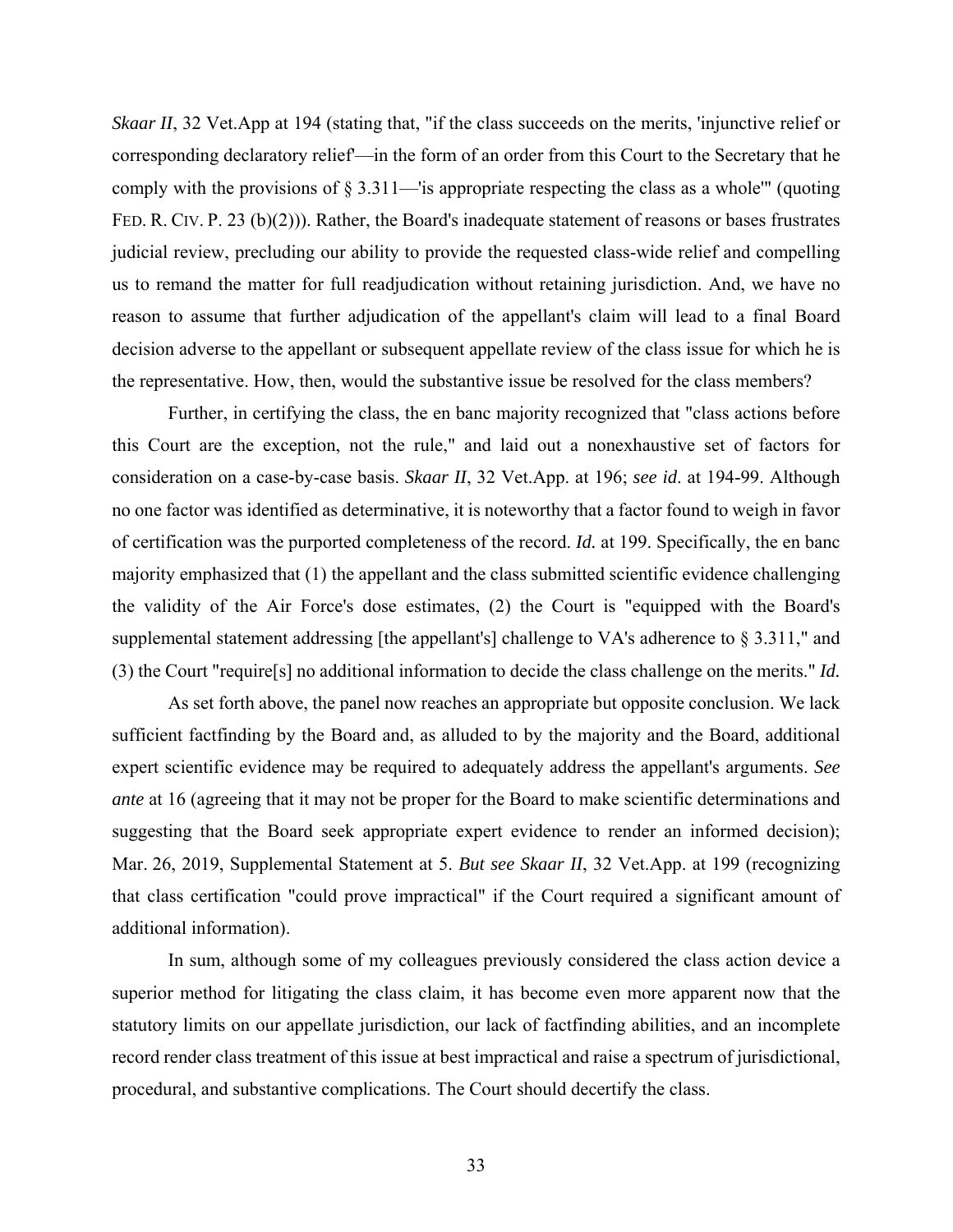## **III. SKIN CANCER**

As for the appellant's claim for skin cancer, the majority on de novo review concludes that he filed a timely NOD with the RO's March 2014 denial and remands the matter for issuance of a Statement of the Case. I disagree both with the substance of the decision as well as the majority's implicit acceptance of the appellant's failure to comply the Court's Rules of Practice and Procedure and willingness to address this late-raised argument.

In that regard, I would stress that the represented appellant did not raise this argument in his opening brief.<sup>165</sup> *But see* U.S. VET. APP. R. 28(a)(5). Rather, he first raised this issue of an unaddressed NOD in response to the Secretary's motion to strike his brief, in which the Secretary asserted in part that, because the Board adjudicated only a claim for leukopenia and the appellant failed to explain in his opening brief the basis for the Court's jurisdiction over a claim for skin cancer, the Court should not consider his arguments relating to skin cancer. *See* Secretary's Apr. 18, 2018, Motion To Strike at 1-2. Further, in his opposition, the appellant argued only that the Court has jurisdiction over the claim because May 16 and June 23, 2014, letters were sufficient to constitute an NOD, and the Board implicitly denied the claim. *See* Appellant's May 14, 2018, Opposition to Motion To Strike at 1-2. Not until he filed his reply brief, after the Secretary's limited opportunity to argue why the Court lacks jurisdiction over the skin cancer claim, did he point to several letters in the record—including the November 2014 letter, which the majority now deems a valid NOD. *Compare* Secretary's Br. at 13-14 (asserting that "[n]owhere in his [opening] brief does [a]ppellant identify any documents in the record" initiating an appeal as to skin cancer and, in support of his argument that the Court lacks jurisdiction, noting that, in November 2014 correspondence, the appellant informed VA that his "'intention and desire was to have [skin cancer] considered within the parameters of exposure to Agent Orange, *not radiation*'" (emphasis added) (quoting R. at 758)), *with* Reply Br. at 3-4 (referencing six letters from May 2014 through February 2015 as potential NODs). And, with regard to the November 2014 letter, the appellant's entire argument is as follows: "Mr. Skaar sent a letter on November 20, 2014[,] disagreeing with the denial of his skin cancer claim and asking that the VA reconsider it." Reply Br. at 4. He does not

 <sup>165</sup> To be clear, the appellant raised arguments in his opening brief with regard to *the merits* of his skin cancer claim; he did not, however, explain how the Court would have jurisdiction to address the merits of a claim not adjudicated in the Board decision on appeal or request remand on procedural grounds. Appellant's Brief (Br.) at 9-16, 25-30 (in part requesting that the Court direct VA to grant disability benefits for skin cancer).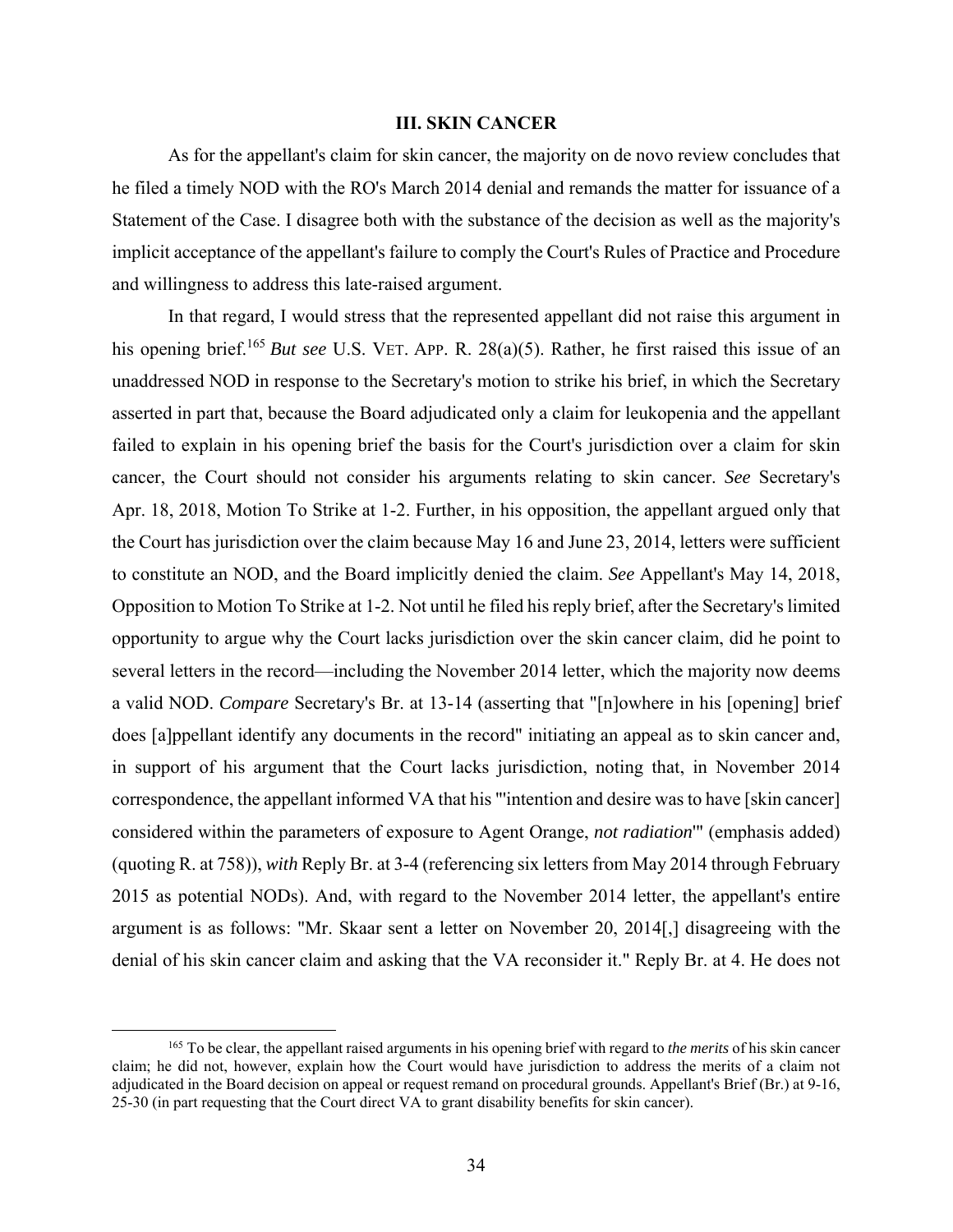explicitly discuss the actual wording of that letter, clarify the context in which it was written, or otherwise explain why it meets the requirements of an NOD. *See id*.

Unlike other cases in which the Court has exercised its discretion to hear late-raised arguments, *see, e.g.*, *Crumlich v. Wilkie*, 31 Vet.App. 194, 202 (2019) (addressing a late-raised argument where "the Court was presented with a compelling allegation that the regulation VA ask[ed the Court] to apply conflict[ed] with the appellant's statutory rights and the Secretary's concessions appeared to confirm that allegation," and the Court thereafter obtained a written response from the Secretary), the circumstances of this case do not warrant similar treatment.<sup>166</sup> *See Wait v. Wilkie*, 33 Vet.App. 8, 19 (2020) (declining to address matters first raised during the rebuttal portion of oral argument); *see also Carbino v. Gober*, 10 Vet.App. 507, 511 (1997) (declining to review an argument first raised in the appellant's reply brief), *aff'd sub nom. Carbino v. West*, 168 F.3d 32, 34 (Fed. Cir. 1999) ("[I]mproper or late presentation of an issue or argument . . . ordinarily should not be considered.").

However, even assuming that consideration of this issue is warranted, I cannot agree that the appellant's November 2014 correspondence constitutes an NOD. *See ante* at 22-24. The majority holds that "[w]hen we view the November 2014 letter in the context of the record as a whole, . . . [the] appellant's November 2014 letter, considered with the new claim form and medical evidence attached to the letter, qualifies as a valid NOD." *Ante* at 23. The majority states that the letter "explicitly refers to the March and September 2014 rating decisions, . . . expresses disagreement with those decisions[, and] . . . . showed an intent to continue to pursue benefits for his skin cancer." *Ante* at 23-24. Yet, neither the appellant nor the majority identify which language in the letter "can be reasonably construed as disagreement with [the rating decisions] and a desire for appellate review." 38 C.F.R. § 20.201 (2014); *see ante* at 23-24; Reply Br. at 4.

Further, in my view, even liberally construing the letter, when read in context, it reflects that the appellant did *not* express a desire for appellate review. Rather, after noting that his claim for skin cancer "began a long journey through the VA process," the appellant provided the following clarification regarding his intent:

<sup>&</sup>lt;sup>166</sup> In this regard, I would note that declining to address this issue is consistent with decades of caselaw from our Court and higher courts and would not leave the appellant without an available remedy. *See Evans v. Shinseki*, 25 Vet.App. 7, 18 (2011) (citing *DiCarlo v. Nicholson*, 20 Vet.App. 52, 55 (2006), *aff'd sub nom. Dicarlo v. Peake*, 280 F. App'x 988 (Fed. Cir. 2008)) (concluding that it was not apparent from the record whether the appellant filed an NOD concerning claims not decided by the Board, but that the appellant remained free to raise the issue to VA).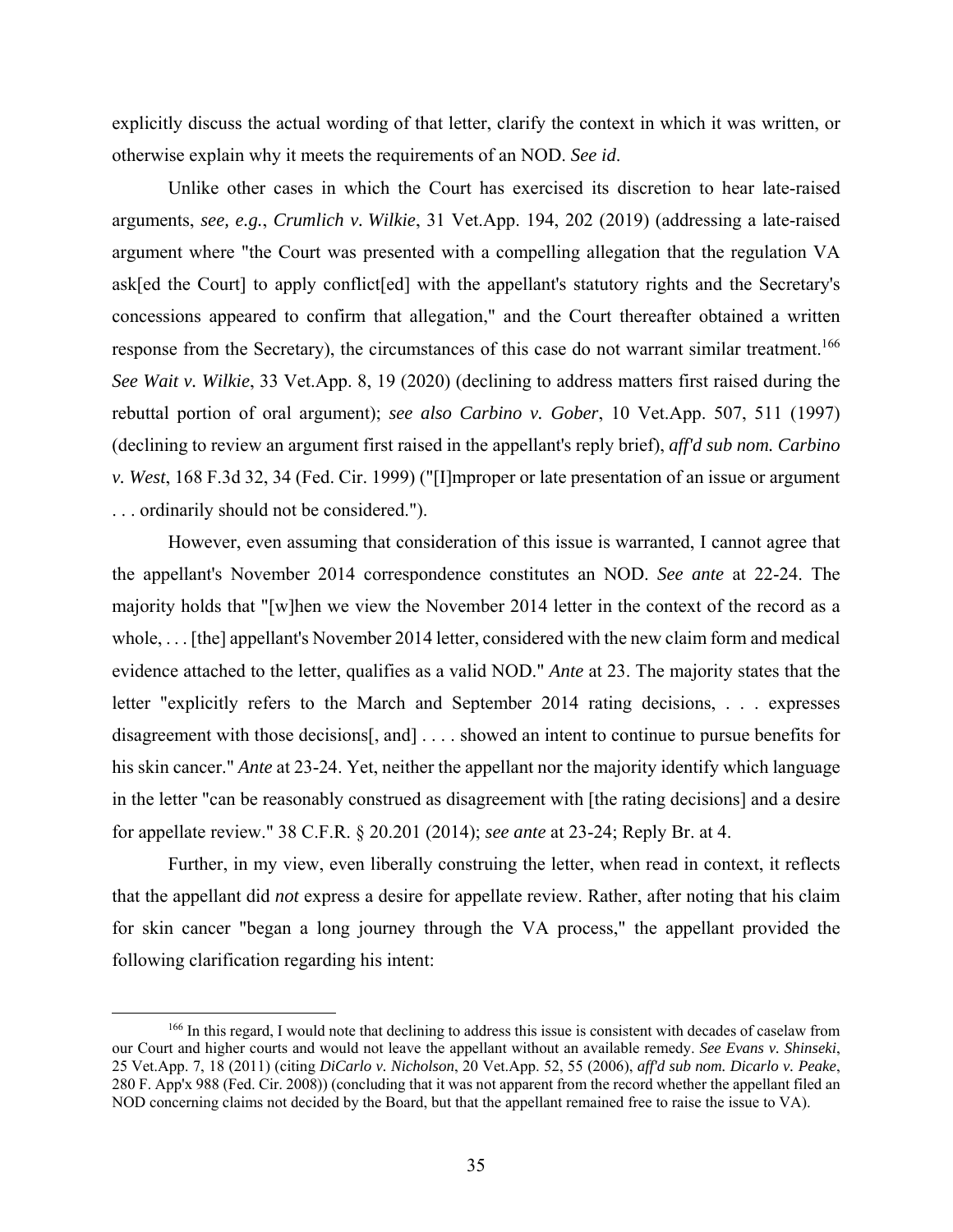I received a phone call from a live person at the Muskogee [o]ffice informing me that my claim was being forwarded to the Jackson, M[ississippi] Regional Center as they process all radiation-related claims. *My intention and desire was to have that disease considered within the parameters of exposure to Agent Orange, not radiation.*

The skin cancers were both denied on [March 27, 2014,] and again on September []4, 2014, as not having been caused as a result of documented exposure to RADIATION.

Therefore[,] I have reopened the claim for service[-]connected compensation *as a result of my exposure to Agent Orange*.

R. at 758 (italics and bold emphasis added).

The foregoing demonstrates that, to the extent that the appellant expressed disagreement with the rating decisions, his disagreement centered on the RO's adjudication of the wrong theory of entitlement. Instead of seeking appellate review of the RO's denial, the appellant unequivocally twice expressed his desire and intent to pursue benefits for skin cancer based on an alternative theory—exposure to Agent Orange. *See Jarvis v. West*, 12 Vet.App. 559, 561 (1999) ("In determining whether a written communication constitutes an NOD, the Court looks at both the actual wording of the communication and the context in which it was written.").

Finally, because the appellant's arguments regarding the remaining letters are undeveloped, *see* Reply Br. at 3-5, I would conclude that he has not shown that the Board possessed jurisdiction over his claim for skin cancer. And, where the Board lacks jurisdiction, so does this Court. *See Ledford v. West*, 136 F.3d 776, 779 (Fed. Cir. 1998) (holding that "the court's jurisdiction is premised on and defined by the Board's decision concerning the matter being appealed"); *see also Tyrues v. Shinseki*, 23 Vet.App. 166, 178 (2009) (en banc) ("[T]his Court's jurisdiction is controlled by whether the Board issued a 'final decision'—i.e., denied relief by either denying a claim or a specific theory in support of a claim and provided the claimant with notice of appellate rights."), *aff'd*, 631 F.3d 1380 (Fed. Cir. 2011), *vacated*, 565 U.S. 802 (2011), *reinstated as modified*, 26 Vet.App. 31 (2012) (en banc) (per curiam order), *aff'd*, 732 F.3d 1351 (Fed. Cir. 2013); *cf. Manlincon v. West*, 12 Vet.App. 238, 240-41 (1999) (exercising jurisdiction and concluding that, because the appellant had filed an NOD, the Board erred by referring a matter to the RO rather than remanding for issuance of an SOC).